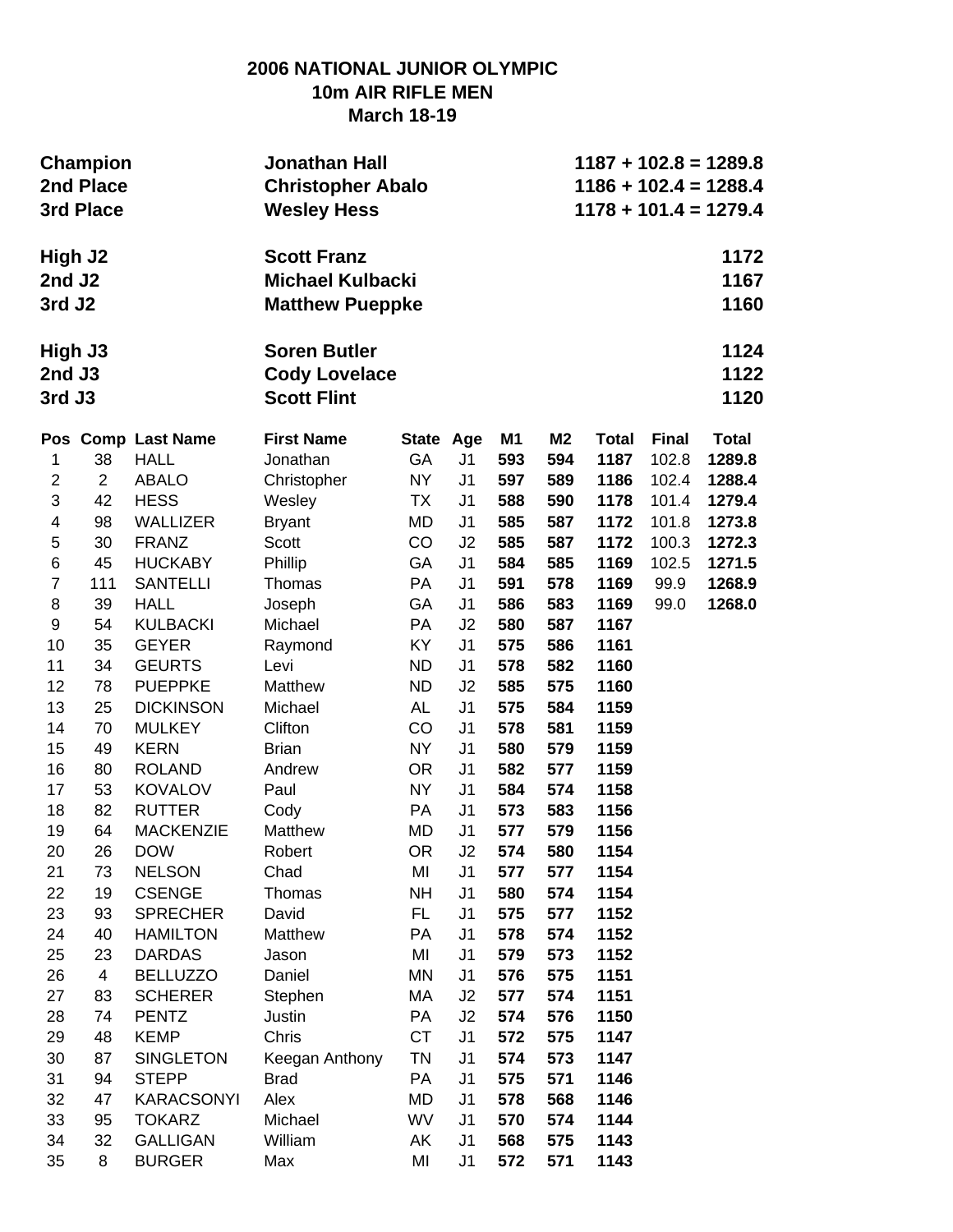|          |                | Pos Comp Last Name             | <b>First Name</b>  | State Age      |                | M <sub>1</sub> | M <sub>2</sub> | <b>Total</b> | <b>Final</b> | <b>Total</b> |
|----------|----------------|--------------------------------|--------------------|----------------|----------------|----------------|----------------|--------------|--------------|--------------|
| 36       | 55             | <b>LAMSON</b>                  | Andy               | VT             | J2             | 571            | 569            | 1140         |              |              |
| 37       | 105            | <b>WILCOX</b>                  | Kent               | KY.            | J2             | 574            | 566            | 1140         |              |              |
| 38       | 101            | <b>WEIDNER</b>                 | Albert             | ΝM             | J <sub>2</sub> | 575            | 565            | 1140         |              |              |
| 39       | 91             | <b>SNIDER</b>                  | PJ                 | MT             | J2             | 569            | 570            | 1139         |              |              |
| 40       | 33             | <b>GAUTHIER</b>                | Harrison           | CO             | J <sub>1</sub> | 567            | 571            | 1138         |              |              |
| 41       | 56             | <b>LAVOIE</b>                  | Austin             | <b>CT</b>      | J <sub>1</sub> | 562            | 575            | 1137         |              |              |
| 42       | $\overline{7}$ | <b>BURES</b>                   | Jace               | <b>NE</b>      | J <sub>1</sub> | 571            | 565            | 1136         |              |              |
| 43       | 79             | <b>RIDGE</b>                   | Kenneth            | PA             | J1             | 569            | 566            | 1135         |              |              |
| 44       | 37             | <b>HAHN</b>                    | Andrew             | SD             | J <sub>1</sub> | 562            | 572            | 1134         |              |              |
| 45       | 76             | <b>PHILLIPS</b>                | Kyle               | GA             | J2             | 567            | 567            | 1134         |              |              |
| 46       | 90             | <b>SMITH</b>                   | Jordan             | IL.            | J2             | 564            | 569            | 1133         |              |              |
| 47       | 86             | <b>SHIPLEY</b>                 | Gary               | TX             | J2             | 560            | 572            | 1132         |              |              |
| 48       | 108            | <b>YOUNG</b>                   | lan                | GA             | J2             | 561            | 569            | 1130         |              |              |
| 49       | 59             | <b>LEGGAT</b>                  | Chris              | <b>OR</b>      | J2             | 563            | 567            | 1130         |              |              |
| 50       | 21             | <b>CZAPLEWSKI</b>              | Logan              | IL             | J2             | 560            | 569            | 1129         |              |              |
| 51       | 104            | <b>WHITE</b>                   | John               | <b>TX</b>      | J2             | 564            | 565            | 1129         |              |              |
| 52       | 22             | <b>DAME</b>                    | Jacob              | R <sub>l</sub> | J2             | 565            | 564            | 1129         |              |              |
| 53       | 71             | <b>MYERS</b>                   | Jordan             | OK             | J2             | 566            | 563            | 1129         |              |              |
| 54       | $\mathfrak{S}$ | <b>ADAMS</b>                   | Jacob              | <b>OR</b>      | J2             | 558            | 569            | 1127         |              |              |
| 55       | 51             | <b>KOLJONEN</b>                | Benn               | МT             | J1             | 557            | 568            | 1125         |              |              |
| 56       | 50             | <b>KLEIN</b>                   | Forrest            | GA             | J2             | 566            | 559            | 1125         |              |              |
| 57       | 58             | <b>LAWTON</b>                  | Kevin              | GA             | J2             | 568            | 557            | 1125         |              |              |
| 58       | 11             | <b>BUTLER</b>                  | Soren              | <b>ND</b>      | J3             | 554            | 570            | 1124         |              |              |
| 59       | 41             | <b>HELMERS</b>                 | Daniel             | FL.            | J2             | 561            | 563            | 1124         |              |              |
| 60       | 109            | ZAWISLAK                       | Stephen            | NY             | J2             | 569            | 555            | 1124         |              |              |
| 61       | 27             | <b>DRAZNIN</b>                 | Oren               | <b>TX</b>      | J2             | 557            | 566            | 1123         |              |              |
| 62       | 5              | <b>BOYD</b>                    | Eric               | <b>OR</b>      | J2             | 560            | 563            | 1123         |              |              |
| 63       | 12             | <b>BUTLER</b>                  | Tristan            | VT             | J2             | 563            | 560            | 1123         |              |              |
| 64       | 63             | <b>LOVELACE</b>                | Cody               | WA             | J3             | 562            | 560            | 1122         |              |              |
| 65       | 61             | <b>LITTLE</b>                  | Clifton            | OR.            | J2             | 556            | 565            | 1121         |              |              |
| 66       | 29             | <b>FLINT</b>                   | Scott              | TX             | J3             | 558            | 562            | 1120         |              |              |
| 67       | 97             | VANDERVEEN                     | Colin              | MI             | J2             | 562            | 558            | 1120         |              |              |
| 68       | 60             | LITHERLAND                     | Austin             | LA             | J2             | 556            | 562            | 1118         |              |              |
| 69       | 106            | <b>WINIGER</b>                 | <b>Tyler Chase</b> | ΚY             | J2             | 566            | 548            | 1114         |              |              |
| 70       | 46             | <b>JASIS</b>                   | James              | KY             | J2             | 551            | 561            | 1112         |              |              |
| 71       | 77             | <b>PRAVLIK</b>                 | <b>Bradley</b>     | VA             | J2             | 560            | 552            | 1112         |              |              |
| 72       | 89             | <b>SMITH</b>                   | Jacob              | GА             | J2             | 554            | 557            | 1111         |              |              |
| 73       | 10             | <b>BUTLER</b>                  | Gordon             | <b>CT</b>      | J2             | 549            | 560            | 1109         |              |              |
| 74       | 31             | GALL                           | Sam                | МO             | J2             | 560            | 548            | 1108         |              |              |
| 75       | 57             | <b>LAVOIE</b>                  | Ryan               | <b>CT</b>      | J2             | 548            | 559            | 1107         |              |              |
| 76       | 99             | <b>WATSON</b>                  | <b>Britton</b>     | FL.            | J2             | 551            | 555            | 1106         |              |              |
| 77       | 17             | <b>COLDREN</b>                 | Bill               | PA             | J2             | 556            | 546            | 1102         |              |              |
| 78       | 72             | <b>NEIDIGH</b>                 | Jed                | PA             | J2             | 553            | 547            | 1100         |              |              |
| 79       | 85             | <b>SHERRY</b>                  | Tim                | CO             | J3             | 551            | 547            | 1098         |              |              |
| 80       | 18             | <b>COSTA</b>                   | Jacob              | <b>CT</b>      | J3             | 541            | 556            | 1097         |              |              |
| 81       | 62             | <b>LIVO</b>                    | Kurt               | CO             | J2             | 542            | 553            | 1095         |              |              |
| 82       | 67             | <b>MCGOUGH</b>                 | Conlan             | CO             | J3             | 543            | 550            | 1093         |              |              |
| 83       | 24             | <b>DEASON</b>                  | Daniel             | OK<br>KS       | J2<br>J2       | 547<br>540     | 545            | 1092<br>1087 |              |              |
| 84<br>85 | 6<br>81        | <b>BRAUN</b><br><b>RUSSELL</b> | Carson<br>Rustin   | ТX             | J2             | 554            | 547<br>531     | 1085         |              |              |
| 86       | 36             | <b>GODBOUT</b>                 | <b>Brandon</b>     | <b>ND</b>      | J3             | 536            | 547            | 1083         |              |              |
| 87       | 14             | <b>CHILDERS</b>                | Hayden             | СA             | J3             | 541            | 542            | 1083         |              |              |
| 88       | 96             | <b>TROYANI</b>                 | Vincent            | NJ             | J <sub>2</sub> | 555            | 518            | 1073         |              |              |
|          |                |                                |                    |                |                |                |                |              |              |              |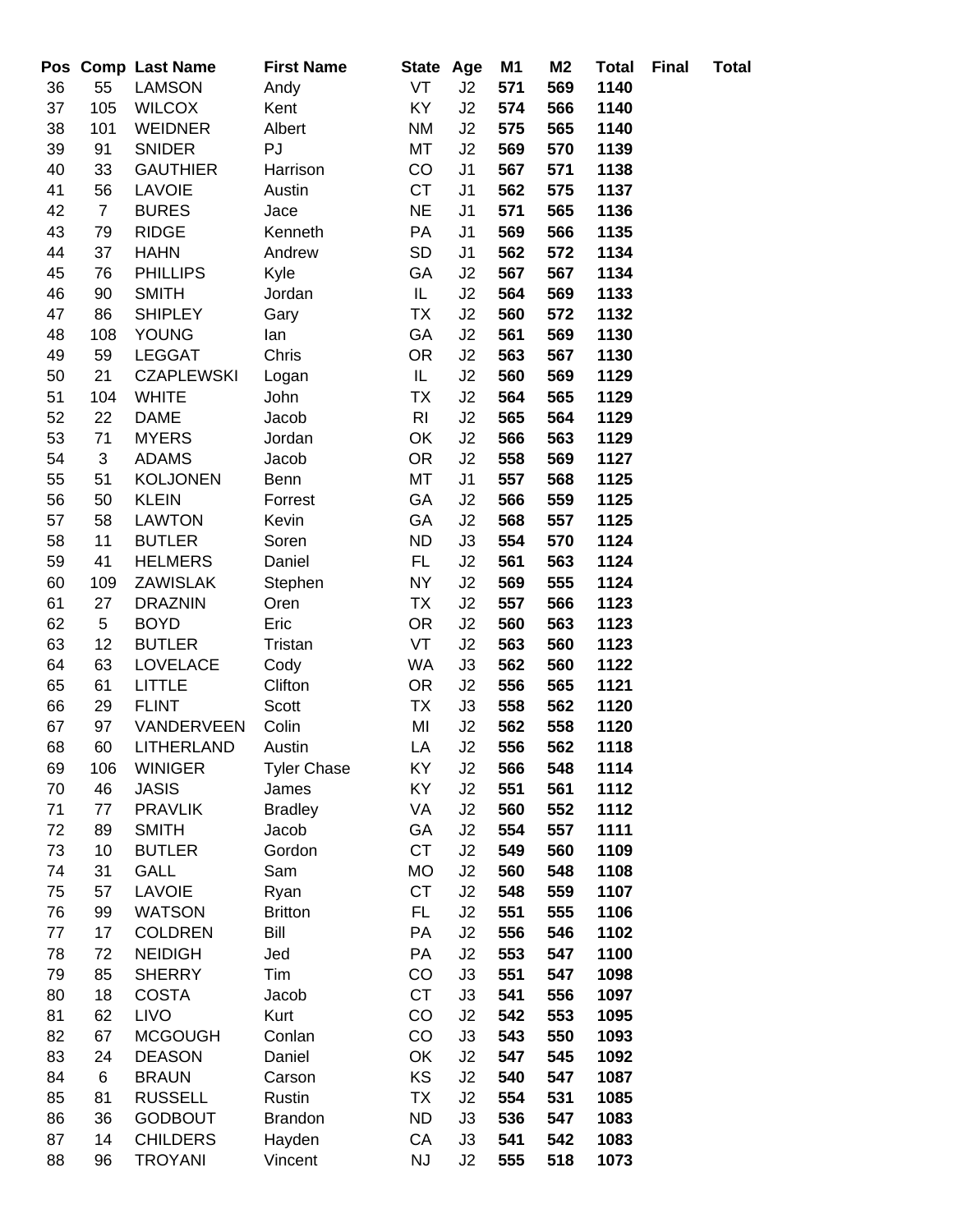| 89<br>90<br>91<br>92<br>93  | 9<br>15<br>16<br>103<br>84                | Pos Comp Last Name<br><b>BURKHARDT</b><br><b>CHILDERS</b><br><b>CIOTOLA</b><br><b>WEST</b><br><b>SHEIKH</b> | <b>First Name</b><br>Max<br>Weston<br>Taylor<br>Travis<br>Azeem           | State Age<br>CO<br>CA<br>MD<br>KY<br>MD | J3<br>J3<br>J3<br>J2<br>J3 | M <sub>1</sub><br>543<br>529<br>519<br>502<br>506 | M <sub>2</sub><br>528<br>531<br>533<br>546<br>526 | <b>Total</b><br>1071<br>1060<br>1052<br>1048<br>1032 | <b>Final</b> | <b>Total</b>                                                                  |
|-----------------------------|-------------------------------------------|-------------------------------------------------------------------------------------------------------------|---------------------------------------------------------------------------|-----------------------------------------|----------------------------|---------------------------------------------------|---------------------------------------------------|------------------------------------------------------|--------------|-------------------------------------------------------------------------------|
|                             |                                           |                                                                                                             | <b>2006 NATIONAL JUNIOR OLYMPIC</b><br><b>50m PRONE RIFLE MEN</b>         | <b>March 20-22</b>                      |                            |                                                   |                                                   |                                                      |              |                                                                               |
|                             | <b>Champion</b><br>2nd Place<br>3rd Place |                                                                                                             | <b>Christopher Abalo</b><br><b>Thomas Santelli</b><br><b>Jason Dardas</b> |                                         |                            |                                                   |                                                   |                                                      |              | $1191 + 102.8 = 1293.8$<br>$1183 + 103.3 = 1286.3$<br>$1182 + 102.4 = 1284.4$ |
| High J2<br>2nd J2<br>3rd J2 |                                           |                                                                                                             | <b>Scott Franz</b><br><b>Justin Pentz</b><br><b>Jacob Dame</b>            |                                         |                            |                                                   |                                                   |                                                      |              | 1172<br>1169<br>1166                                                          |
| High J3<br>2nd J3<br>3rd J3 |                                           |                                                                                                             | <b>Cody Lovelace</b><br><b>Taylor Ciotola</b><br><b>Soren Butler</b>      |                                         |                            |                                                   |                                                   |                                                      |              | 1159<br>1141<br>1135                                                          |
|                             |                                           | Pos Comp Last Name                                                                                          | <b>First Name</b>                                                         | State Age                               |                            | M <sub>1</sub>                                    | M <sub>2</sub>                                    | <b>Total</b>                                         | <b>Final</b> | <b>Total</b>                                                                  |
| 1                           | $\overline{2}$                            | <b>ABALO</b>                                                                                                | Christopher                                                               | NY                                      | J1                         | 593                                               | 598                                               | 1191                                                 | 102.8        | 1293.8                                                                        |
| $\overline{2}$              | 111                                       | <b>SANTELLI</b>                                                                                             | Thomas                                                                    | PA                                      | J <sub>1</sub>             | 591                                               | 592                                               | 1183                                                 | 103.3        | 1286.3                                                                        |
| 3                           | 23                                        | <b>DARDAS</b>                                                                                               | Jason                                                                     | MI                                      | J <sub>1</sub>             | 590                                               | 592                                               | 1182                                                 | 102.4        | 1284.4                                                                        |
| $\overline{\mathbf{4}}$     | 49                                        | <b>KERN</b>                                                                                                 | <b>Brian</b>                                                              | <b>NY</b>                               | J <sub>1</sub>             | 590                                               | 589                                               | 1179                                                 | 103.1        | 1282.1                                                                        |
| 5                           | 35                                        | <b>GEYER</b>                                                                                                | Raymond                                                                   | KY                                      | J <sub>1</sub>             | 586                                               | 590                                               | 1176                                                 | 103.5        | 1279.5                                                                        |
| 6                           | 39                                        | <b>HALL</b>                                                                                                 | Joseph                                                                    | GA                                      | J <sub>1</sub>             | 590                                               | 587                                               | 1177                                                 | 100.8        | 1277.8                                                                        |
| $\overline{7}$              | 93                                        | <b>SPRECHER</b>                                                                                             | David                                                                     | FL.                                     | J <sub>1</sub>             | 588                                               | 585                                               | 1173                                                 | 103.5        | 1276.5                                                                        |
| 8                           | 30                                        | <b>FRANZ</b>                                                                                                | <b>Scott</b>                                                              | CO                                      | J <sub>2</sub>             | 590                                               | 582                                               | 1172                                                 | 98.7         | 1270.7                                                                        |
| 9                           | 70                                        | <b>MULKEY</b>                                                                                               | Clifton                                                                   | CO                                      | J <sub>1</sub>             | 586                                               | 584                                               | 1170                                                 |              |                                                                               |
| 10<br>11                    | 74<br>4                                   | <b>PENTZ</b><br><b>BELLUZZO</b>                                                                             | Justin<br>Daniel                                                          | PA<br><b>MN</b>                         | J2<br>J1                   | 584<br>584                                        | 585<br>584                                        | 1169<br>1168                                         |              |                                                                               |
| 12                          | 32                                        | <b>GALLIGAN</b>                                                                                             | William                                                                   | AK                                      | J1                         | 584                                               | 583                                               | 1167                                                 |              |                                                                               |
| 13                          | 80                                        | ROLAND <sup>*</sup>                                                                                         | Andrew                                                                    | <b>OR</b>                               | J1                         | 587                                               | 580                                               | 1167                                                 |              |                                                                               |
| 14                          | 22                                        | <b>DAME</b>                                                                                                 | Jacob                                                                     | R <sub>l</sub>                          | J2                         | 588                                               | 578                                               | 1166                                                 |              |                                                                               |
| 15                          | 72                                        | <b>NEIDIGH</b>                                                                                              | Jed                                                                       | PA                                      | J2                         | 578                                               | 587                                               | 1165                                                 |              |                                                                               |
| 16                          | 8                                         | <b>BURGER</b>                                                                                               | Max                                                                       | MI                                      | J <sub>1</sub>             | 581                                               | 584                                               | 1165                                                 |              |                                                                               |
| 17                          | 34                                        | <b>GEURTS</b>                                                                                               | Levi                                                                      | <b>ND</b>                               | J1                         | 581                                               | 583                                               | 1164                                                 |              |                                                                               |
| 18                          | 82                                        | <b>RUTTER</b>                                                                                               | Cody                                                                      | PA                                      | J1                         | 582                                               | 582                                               | 1164                                                 |              |                                                                               |
| 19                          | 47                                        | <b>KARACSONYI</b>                                                                                           | Alex                                                                      | MD                                      | J <sub>1</sub>             | 580                                               | 583                                               | 1163                                                 |              |                                                                               |
| 20                          | 110                                       | <b>ZIMMERER</b>                                                                                             | Johnathan                                                                 | ТX                                      | J2                         | 583                                               | 580                                               | 1163                                                 |              |                                                                               |
| 21                          | 55                                        | <b>LAMSON</b>                                                                                               | Andy                                                                      | VT                                      | J2                         | 576                                               | 586                                               | 1162                                                 |              |                                                                               |
| 22                          | 86                                        | <b>SHIPLEY</b>                                                                                              | Gary                                                                      | ТX                                      | J2                         | 577                                               | 585                                               | 1162                                                 |              |                                                                               |
| 23                          | 38                                        | <b>HALL</b>                                                                                                 | Jonathan                                                                  | GA                                      | J1                         | 584                                               | 578                                               | 1162                                                 |              |                                                                               |
| 24                          | 44                                        | <b>HOLCOMB</b>                                                                                              | Nathaniel                                                                 | MI                                      | J <sub>1</sub>             | 583                                               | 578                                               | 1161                                                 |              |                                                                               |
| 25                          | 50                                        | <b>KLEIN</b>                                                                                                | Forrest                                                                   | GA                                      | J2                         | 583                                               | 578                                               | 1161                                                 |              |                                                                               |
| 26                          | 19                                        | <b>CSENGE</b>                                                                                               | Thomas                                                                    | <b>NH</b>                               | J1                         | 576                                               | 584                                               | 1160                                                 |              |                                                                               |
| 27                          | 28                                        | DUNHAM-BENDERyan                                                                                            |                                                                           | AK                                      | J2                         | 579                                               | 581                                               | 1160                                                 |              |                                                                               |
| 28                          | 71                                        | <b>MYERS</b>                                                                                                | Jordan                                                                    | OK                                      | J2                         | 585                                               | 575                                               | 1160                                                 |              |                                                                               |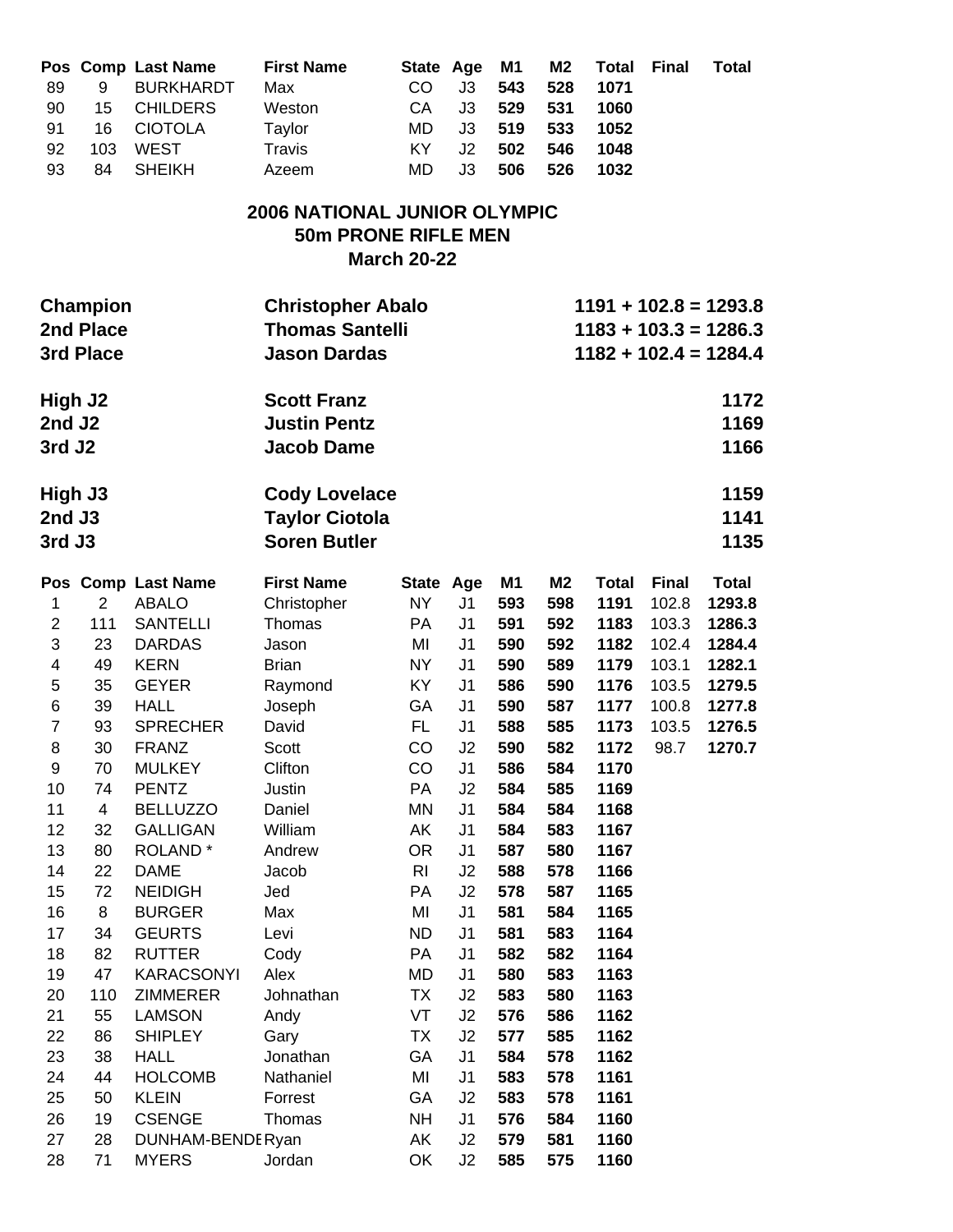| Pos |     | <b>Comp Last Name</b> | <b>First Name</b> | State Age |                | M <sub>1</sub> | M <sub>2</sub> | <b>Total</b> | <b>Final</b> | <b>Total</b> |
|-----|-----|-----------------------|-------------------|-----------|----------------|----------------|----------------|--------------|--------------|--------------|
| 29  | 63  | <b>LOVELACE</b>       | Cody              | <b>WA</b> | J3             | 576            | 583            | 1159         |              |              |
| 30  | 45  | <b>HUCKABY</b>        | Phillip           | GA        | J1             | 577            | 582            | 1159         |              |              |
| 31  | 54  | <b>KULBACKI</b>       | Michael           | PA        | J2             | 581            | 577            | 1158         |              |              |
| 32  | 26  | <b>DOW</b>            | Robert            | <b>OR</b> | J2             | 577            | 580            | 1157         |              |              |
| 33  | 33  | <b>GAUTHIER</b>       | Harrison          | CO        | J <sub>1</sub> | 582            | 575            | 1157         |              |              |
| 34  | 13  | <b>CASTONGUAY</b>     | Ryan              | <b>CT</b> | J2             | 579            | 577            | 1156         |              |              |
| 35  | 62  | <b>LIVO</b>           | Kurt              | CO        | J2             | 573            | 582            | 1155         |              |              |
| 36  | 37  | <b>HAHN</b>           | Andrew            | <b>SD</b> | J1             | 574            | 581            | 1155         |              |              |
| 37  | 66  | <b>MAR</b>            | Timothy           | WA        | J2             | 579            | 576            | 1155         |              |              |
| 38  | 57  | LAVOIE                | Ryan              | <b>CT</b> | J2             | 574            | 580            | 1154         |              |              |
| 39  | 77  | <b>PRAVLIK</b>        | <b>Bradley</b>    | VA        | J2             | 576            | 575            | 1151         |              |              |
| 40  | 109 | <b>ZAWISLAK</b>       | Stephen           | <b>NY</b> | J2             | 580            | 571            | 1151         |              |              |
| 41  | 88  | <b>SKIDMORE</b>       | <b>Dustin</b>     | OH        | J2             | 569            | 581            | 1150         |              |              |
| 42  | 17  | <b>COLDREN</b>        | Bill              | PA        | J2             | 581            | 569            | 1150         |              |              |
| 43  | 98  | <b>WALLIZER</b>       | <b>Bryant</b>     | <b>MD</b> | J1             | 578            | 570            | 1148         |              |              |
| 44  | 56  | <b>LAVOIE</b>         | Austin            | <b>CT</b> | J <sub>1</sub> | 566            | 580            | 1146         |              |              |
| 45  | 83  | <b>SCHERER</b>        | Stephen           | МA        | J2             | 582            | 562            | 1144         |              |              |
| 46  | 102 | <b>WELCH</b>          | J Alan            | OK        | J2             | 571            | 572            | 1143         |              |              |
| 47  | 61  | <b>LITTLE</b>         | Clifton           | <b>OR</b> | J2             | 566            | 575            | 1141         |              |              |
| 48  | 92  | <b>SOLOMON</b>        | <b>Nick</b>       | AΚ        | J2             | 566            | 575            | 1141         |              |              |
| 49  | 16  | <b>CIOTOLA</b>        | Taylor            | MD        | J3             | 566            | 575            | 1141         |              |              |
| 50  | 76  | <b>PHILLIPS</b>       | Kyle              | GA        | J2             | 561            | 578            | 1139         |              |              |
| 51  | 60  | LITHERLAND            | Austin            | LA        | J2             | 566            | 573            | 1139         |              |              |
| 52  | 41  | <b>HELMERS</b>        | Daniel            | FL        | J2             | 568            | 571            | 1139         |              |              |
| 53  | 51  | <b>KOLJONEN</b>       | Benn              | MT        | J1             | 573            | 566            | 1139         |              |              |
| 54  | 69  | <b>MORRIS</b>         | Dawson            | <b>WA</b> | J2             | 578            | 561            | 1139         |              |              |
| 55  | 20  | <b>CULVER</b>         | James             | FL.       | J2             | 566            | 571            | 1137         |              |              |
| 56  | 43  | <b>HOGBERG</b>        | Nicholas          | <b>CT</b> | J <sub>1</sub> | 567            | 569            | 1136         |              |              |
| 57  | 59  | <b>LEGGAT</b>         | Chris             | <b>OR</b> | J2             | 569            | 567            | 1136         |              |              |
| 58  | 75  | <b>PETE</b>           | Joseph            | <b>OR</b> | J2             | 573            | 563            | 1136         |              |              |
| 59  | 11  | <b>BUTLER</b>         | Soren             | <b>ND</b> | J3             | 558            | 577            | 1135         |              |              |
| 60  | 65  | <b>MALONE</b>         | Justin            | WA        | J <sub>1</sub> | 579            | 555            | 1134         |              |              |
| 61  | 100 | <b>WEAVER</b>         | Adam              | PA        | J2             | 567            | 563            | 1130         |              |              |
| 62  | 29  | <b>FLINT</b>          | Scott             | ТX        | J3             | 568            | 559            | 1127         |              |              |
| 63  | 90  | <b>SMITH</b>          | Jordan            | IL        | J2             | 555            | 559            | 1114         |              |              |
| 64  | 105 | <b>WILCOX</b>         | Kent              | KY        | J2             | 551            | 560            | 1111         |              |              |
| 65  | 52  | <b>KOMOROWSKI</b>     | Nate              | <b>MO</b> | J2             | 557            | 545            | 1102         |              |              |
| 66  | 6   | <b>BRAUN</b>          | Carson            | KS        | J2             | 556            | 543            | 1099         |              |              |
| 67  | 48  | <b>KEMP</b>           | Chris             | <b>CT</b> | J <sub>1</sub> | 584            | <b>DNS</b>     | 584          |              |              |

## **2006 NATIONAL JUNIOR OLYMPIC 50m THREE POSITION RIFLE MEN March 20-22**

| Champion  | <b>Joseph Hall</b>       | $2323 + 99.3 = 2422.3$  |
|-----------|--------------------------|-------------------------|
| 2nd Place | <b>Thomas Santelli</b>   | $2310 + 98.6 = 2408.6$  |
| 3rd Place | <b>Christopher Abalo</b> | $2304 + 100.5 = 2404.5$ |
| High J2   | <b>Justin Pentz</b>      | 2261                    |
| 2nd J2    | <b>Robert Dow</b>        | 2259                    |
| 3rd J2    | <b>Andy Lamson</b>       | 2259                    |
|           |                          |                         |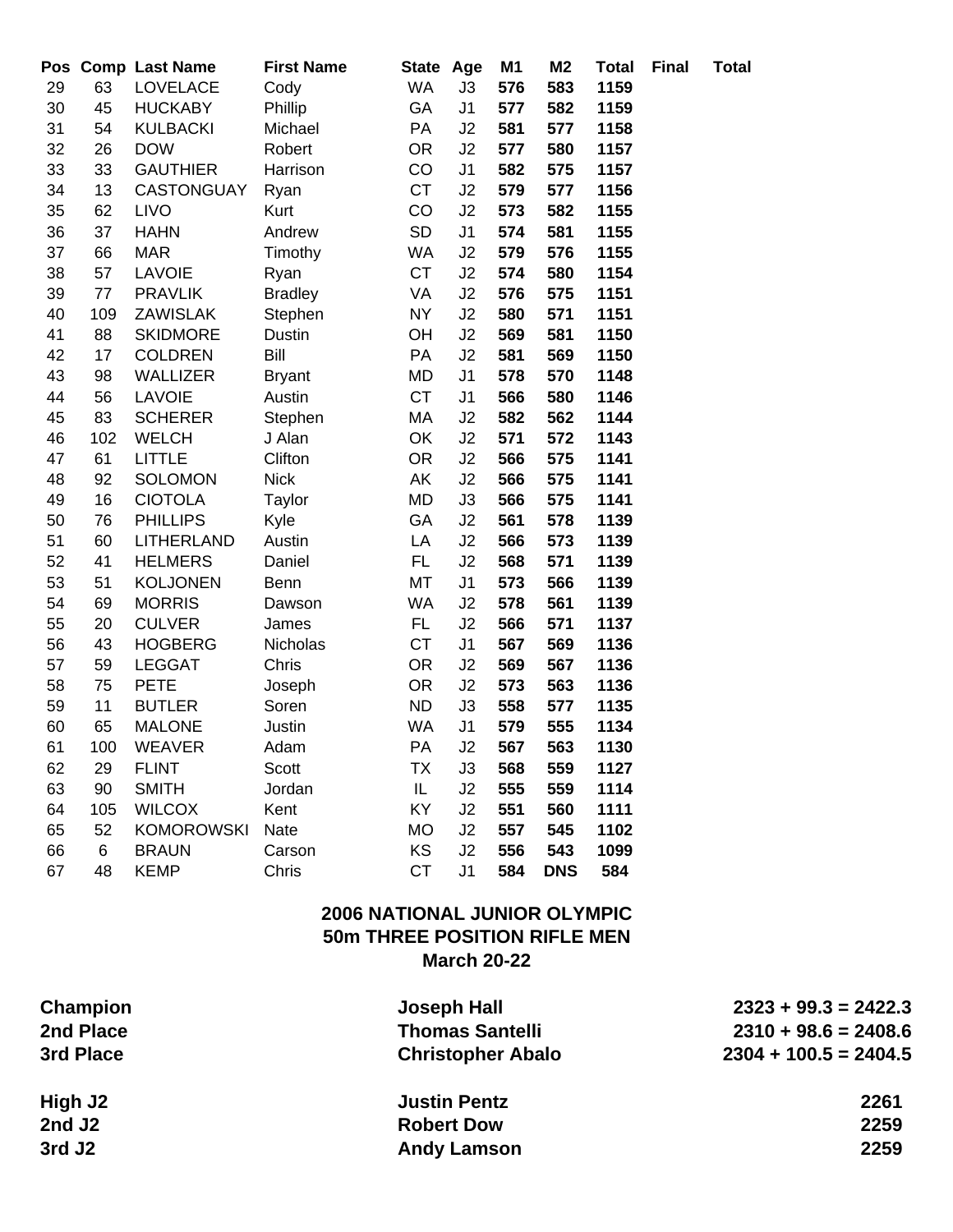|                  | High J3        |                      |                   | <b>Cody Lovelace</b> |                |                 |                |                |              |              |              |      |  |
|------------------|----------------|----------------------|-------------------|----------------------|----------------|-----------------|----------------|----------------|--------------|--------------|--------------|------|--|
|                  | 2nd J3         |                      |                   | <b>Soren Butler</b>  |                |                 |                |                |              |              |              | 2169 |  |
| 3rd J3           |                |                      |                   | <b>Scott Flint</b>   |                |                 |                |                |              |              |              | 2139 |  |
|                  |                | Pos Comp Last Name   | <b>First Name</b> |                      |                | State Age Relay | M <sub>1</sub> | M <sub>2</sub> | <b>Total</b> | <b>Final</b> | <b>Total</b> |      |  |
| 1                | 39             | <b>HALL</b>          | Joseph            | GA                   | J <sub>1</sub> | 3               | 1161           | 1162           | 2323         | 99.3         | 2422.3       |      |  |
| 2                | 111            | <b>SANTELLI</b>      | Thomas            | <b>PA</b>            | J <sub>1</sub> | 3               | 1152           | 1158           | 2310         | 98.6         | 2408.6       |      |  |
| 3                | $\overline{2}$ | <b>ABALO</b>         | Christopher       | <b>NY</b>            | J <sub>1</sub> | 3               | 1144           | 1160           | 2304         | 100.5        | 2404.5       |      |  |
| 4                | 49             | <b>KERN</b>          | <b>Brian</b>      | <b>NY</b>            | J <sub>1</sub> | 3               | 1152           | 1151           | 2303         | 97.0         | 2400.0       |      |  |
| 5                | 23             | <b>DARDAS</b>        | Jason             | MI                   | J <sub>1</sub> | 3               | 1151           | 1146           | 2297         | 98.4         | 2395.4       |      |  |
| 6                | 19             | <b>CSENGE</b>        | Thomas            | <b>NH</b>            | J <sub>1</sub> | 3               | 1133           | 1147           | 2280         | 99.0         | 2379.0       |      |  |
| 7                | 93             | <b>SPRECHER</b>      | David             | FL                   | J <sub>1</sub> | 3               | 1138           | 1143           | 2281         | 92.6         | 2373.6       |      |  |
| 8                | 82             | <b>RUTTER</b>        | Cody              | <b>PA</b>            | J <sub>1</sub> | 2               | 1140           | 1139           | 2279         | 91.3         | 2370.3       |      |  |
| $\boldsymbol{9}$ | 34             | <b>GEURTS</b>        | Levi              | <b>ND</b>            | J <sub>1</sub> | 3               | 1127           | 1146           | 2273         |              |              |      |  |
| 10               | 4              | <b>BELLUZZO</b>      | Daniel            | MN                   | J <sub>1</sub> | 3               | 1128           | 1143           | 2271         |              |              |      |  |
| 11               | 80             | <b>ROLAND</b>        | Andrew            | <b>OR</b>            | J <sub>1</sub> | 3               | 1145           | 1123           | 2268         |              |              |      |  |
| 12               | 38             | <b>HALL</b>          | Jonathan          | GA                   | J <sub>1</sub> | 3               | 1138           | 1127           | 2265         |              |              |      |  |
| 13               | 74             | <b>PENTZ</b>         | Justin            | PA                   | J2             | $\overline{c}$  | 1125           | 1136           | 2261         |              |              |      |  |
| 14               | 26             | <b>DOW</b>           | Robert            | OR.                  | J2             | 3               | 1126           | 1133           | 2259         |              |              |      |  |
| 15               | 55             | <b>LAMSON</b>        | Andy              | VT                   | J2             | $\overline{2}$  | 1130           | 1129           | 2259         |              |              |      |  |
| 16               | 70             | <b>MULKEY</b>        | Clifton           | CO                   | J <sub>1</sub> | 3               | 1133           | 1122           | 2255         |              |              |      |  |
| 17               | 30             | <b>FRANZ</b>         | Scott             | CO                   | J2             | 3               | 1143           | 1111           | 2254         |              |              |      |  |
| 18               | 37             | <b>HAHN</b>          | Andrew            | <b>SD</b>            | J <sub>1</sub> | 3               | 1119           | 1133           | 2252         |              |              |      |  |
| 19               | 35             | <b>GEYER</b>         | Raymond           | KY                   | J <sub>1</sub> | 3               | 1128           | 1124           | 2252         |              |              |      |  |
| 20               | 83             | <b>SCHERER</b>       | Stephen           | МA                   | J2             | 3               | 1126           | 1118           | 2244         |              |              |      |  |
| 21               | 54             | <b>KULBACKI</b>      | Michael           | <b>PA</b>            | J2             | $\overline{c}$  | 1130           | 1110           | 2240         |              |              |      |  |
| 22               | 32             | <b>GALLIGAN</b>      | William           | AK                   | J <sub>1</sub> | $\overline{2}$  | 1110           | 1129           | 2239         |              |              |      |  |
| 23               | 33             | <b>GAUTHIER</b>      | Harrison          | CO                   | J <sub>1</sub> | 3               | 1118           | 1120           | 2238         |              |              |      |  |
| 24               | 44             | <b>HOLCOMB</b>       | Nathaniel         | MI                   | J <sub>1</sub> | $\overline{c}$  | 1114           | 1123           | 2237         |              |              |      |  |
| 25               | 45             | <b>HUCKABY</b>       | Phillip           | GA                   | J <sub>1</sub> | 2               | 1115           | 1121           | 2236         |              |              |      |  |
| 26               | 98             | WALLIZER             | <b>Bryant</b>     | MD                   | J <sub>1</sub> | 2               | 1111           | 1122           | 2233         |              |              |      |  |
| 27               | 86             | <b>SHIPLEY</b>       | Gary              | TX                   | J <sub>2</sub> | 2               | 1109           | 1122           | 2231         |              |              |      |  |
| 28               | 8              | <b>BURGER</b>        | Max               | MI                   | J <sub>1</sub> | $\overline{2}$  | 1106           | 1119           | 2225         |              |              |      |  |
| 29               | 57             | <b>LAVOIE</b>        | Ryan              | <b>CT</b>            | J <sub>2</sub> | 1               | 1120           | 1104           | 2224         |              |              |      |  |
| 30               | 41             | <b>HELMERS</b>       | Daniel            | FL                   | J <sub>2</sub> | 2               | 1111           | 1112           | 2223         |              |              |      |  |
| 31               | 13             | <b>CASTONGUAY</b>    | Ryan              | <b>CT</b>            | J2             | $\overline{c}$  | 1113           | 1109           | 2222         |              |              |      |  |
| 32               | 109            | ZAWISLAK             | Stephen           | <b>NY</b>            | J2             | $\overline{c}$  | 1106           | 1114           | 2220         |              |              |      |  |
| 33               | 72             | NEIDIGH <sup>*</sup> | Jed               | PA                   | J2             | 1               | 1114           | 1104           | 2218         |              |              |      |  |
| 34               | 47             | <b>KARACSONYI</b>    | Alex              | MD                   | J <sub>1</sub> | 2               | 1106           | 1107           | 2213         |              |              |      |  |
| 35               | 62             | <b>LIVO</b>          | Kurt              | CO                   | J2             | 1               | 1109           | 1104           | 2213         |              |              |      |  |
| 36               | 75             | <b>PETE</b>          | Joseph            | <b>OR</b>            | J2             | $\overline{c}$  | 1121           | 1091           | 2212         |              |              |      |  |
| 37               | 65             | <b>MALONE</b>        | Justin            | <b>WA</b>            | J <sub>1</sub> | 3               | 1111           | 1093           | 2204         |              |              |      |  |
| 38               | 63             | <b>LOVELACE</b>      | Cody              | WA                   | J3             | 1               | 1091           | 1099           | 2190         |              |              |      |  |
| 39               | 56             | <b>LAVOIE</b>        | Austin            | <b>CT</b>            | J <sub>1</sub> | 2               | 1074           | 1114           | 2188         |              |              |      |  |
| 40               | 71             | <b>MYERS</b>         | Jordan            | OK                   | J2             | 1               | 1083           | 1101           | 2184         |              |              |      |  |
| 41               | 20             | <b>CULVER</b>        | James             | FL                   | J2             | 1               | 1088           | 1093           | 2181         |              |              |      |  |
| 42               | 66             | <b>MAR</b>           | Timothy           | WA                   | J2             | $\overline{c}$  | 1092           | 1088           | 2180         |              |              |      |  |
| 43               | 51             | <b>KOLJONEN</b>      | Benn              | МT                   | J <sub>1</sub> | $\overline{2}$  | 1084           | 1095           | 2179         |              |              |      |  |
| 44               | 22             | <b>DAME</b>          | Jacob             | R <sub>l</sub>       | J2             | 2               | 1099           | 1080           | 2179         |              |              |      |  |
| 45               | 50             | <b>KLEIN</b>         | Forrest           | GA                   | J2             | 1               | 1089           | 1088           | 2177         |              |              |      |  |
| 46               | 61             | <b>LITTLE</b>        | Clifton           | <b>OR</b>            | J2             | 2               | 1086           | 1090           | 2176         |              |              |      |  |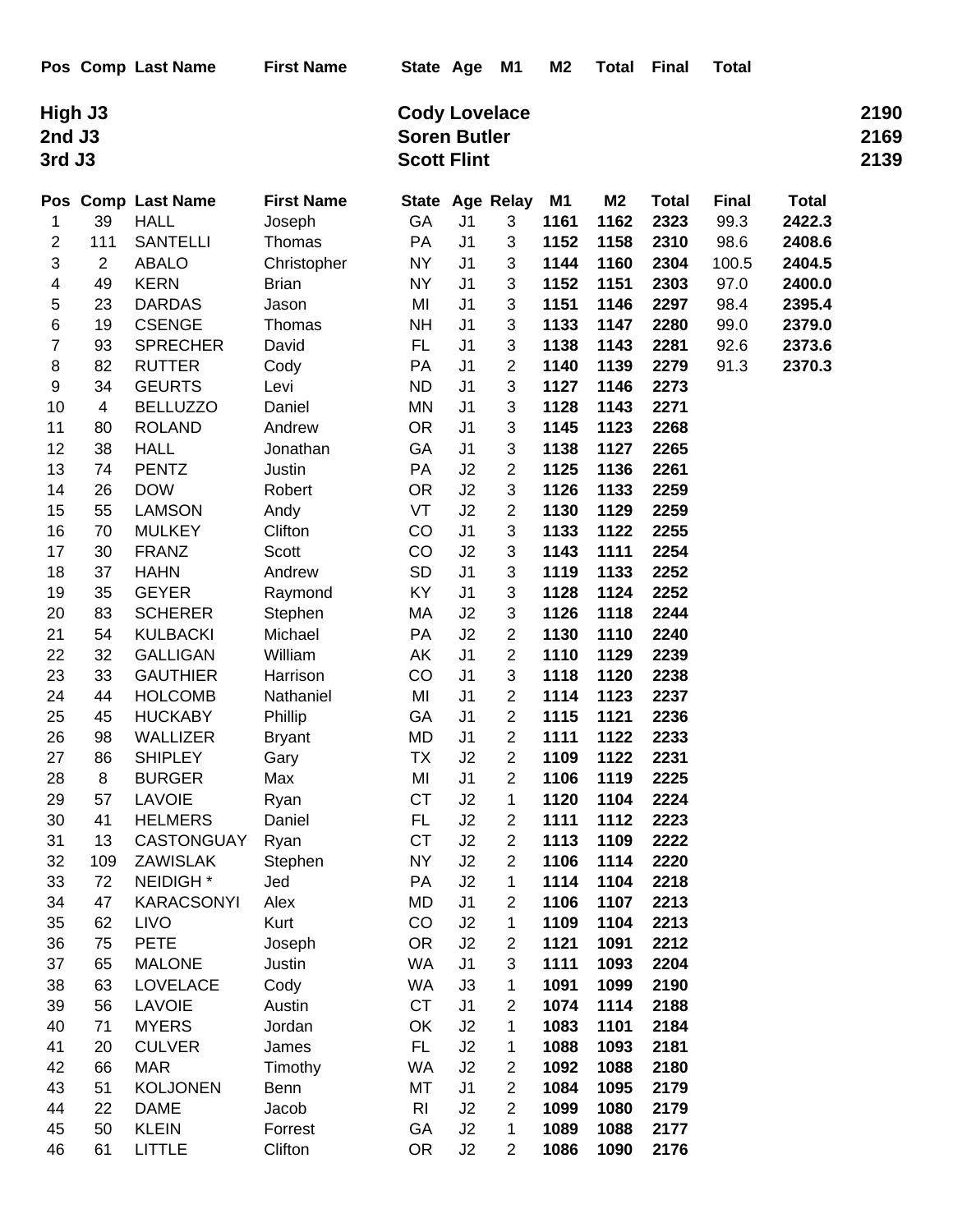|    |     | Pos Comp Last Name | <b>First Name</b> |           | State Age      | M <sub>1</sub> | M2   | Total      | <b>Final</b> | <b>Total</b> |
|----|-----|--------------------|-------------------|-----------|----------------|----------------|------|------------|--------------|--------------|
| 47 | 77  | <b>PRAVLIK</b>     | <b>Bradley</b>    | VA        | J2             | 1              | 1086 | 1086       | 2172         |              |
| 48 | 11  | <b>BUTLER</b> *    | Soren             | <b>ND</b> | J3             | 1              | 1076 | 1093       | 2169         |              |
| 49 | 6   | <b>BRAUN</b>       | Carson            | KS        | J2             | 1              | 1081 | 1086       | 2167         |              |
| 50 | 17  | <b>COLDREN</b>     | Bill              | PA        | J2             | 1              | 1097 | 1070       | 2167         |              |
| 51 | 43  | <b>HOGBERG</b>     | <b>Nicholas</b>   | СT        | J <sub>1</sub> | 3              | 1086 | 1079       | 2165         |              |
| 52 | 76  | <b>PHILLIPS</b>    | Kyle              | GA        | J2             | $\overline{2}$ | 1078 | 1086       | 2164         |              |
| 53 | 90  | <b>SMITH</b>       | Jordan            | IL.       | J2             | 1              | 1089 | 1073       | 2162         |              |
| 54 | 102 | <b>WELCH</b>       | J Alan            | OK        | J2             | 1              | 1070 | 1091       | 2161         |              |
| 55 | 28  | DUNHAM-BENDERyan   |                   | AK        | J2             | 1              | 1082 | 1077       | 2159         |              |
| 56 | 100 | <b>WEAVER</b>      | Adam              | PA        | J2             | 1              | 1079 | 1079       | 2158         |              |
| 57 | 105 | <b>WILCOX</b>      | Kent              | KY        | J2             | 1              | 1073 | 1079       | 2152         |              |
| 58 | 69  | <b>MORRIS</b>      | Dawson            | WA        | J <sub>2</sub> | $\overline{2}$ | 1091 | 1056       | 2147         |              |
| 59 | 59  | <b>LEGGAT</b>      | Chris             | <b>OR</b> | J2             | 1              | 1068 | 1077       | 2145         |              |
| 60 | 29  | <b>FLINT</b>       | Scott             | TX        | J3             | 1              | 1069 | 1070       | 2139         |              |
| 61 | 60  | <b>LITHERLAND</b>  | Austin            | LA        | J2             | 1              | 1075 | 1061       | 2136         |              |
| 62 | 110 | <b>ZIMMERER</b>    | Johnathan         | TX        | J2             | $\overline{2}$ | 1069 | 1062       | 2131         |              |
| 63 | 88  | <b>SKIDMORE</b>    | Dustin            | <b>OH</b> | J <sub>2</sub> | 1              | 1076 | 1055       | 2131         |              |
| 64 | 16  | <b>CIOTOLA</b>     | Taylor            | MD        | J3             | 1              | 1058 | 1054       | 2112         |              |
| 65 | 52  | <b>KOMOROWSKI</b>  | Nate              | <b>MO</b> | J2             | 1              | 1049 | 1049       | 2098         |              |
| 66 | 92  | <b>SOLOMON</b>     | <b>Nick</b>       | AK        | J2             | 1              | 1060 | 1028       | 2088         |              |
| 67 | 48  | <b>KEMP</b>        | Chris             | СT        | J <sub>1</sub> | 3              | 1131 | <b>DNS</b> | 1131         |              |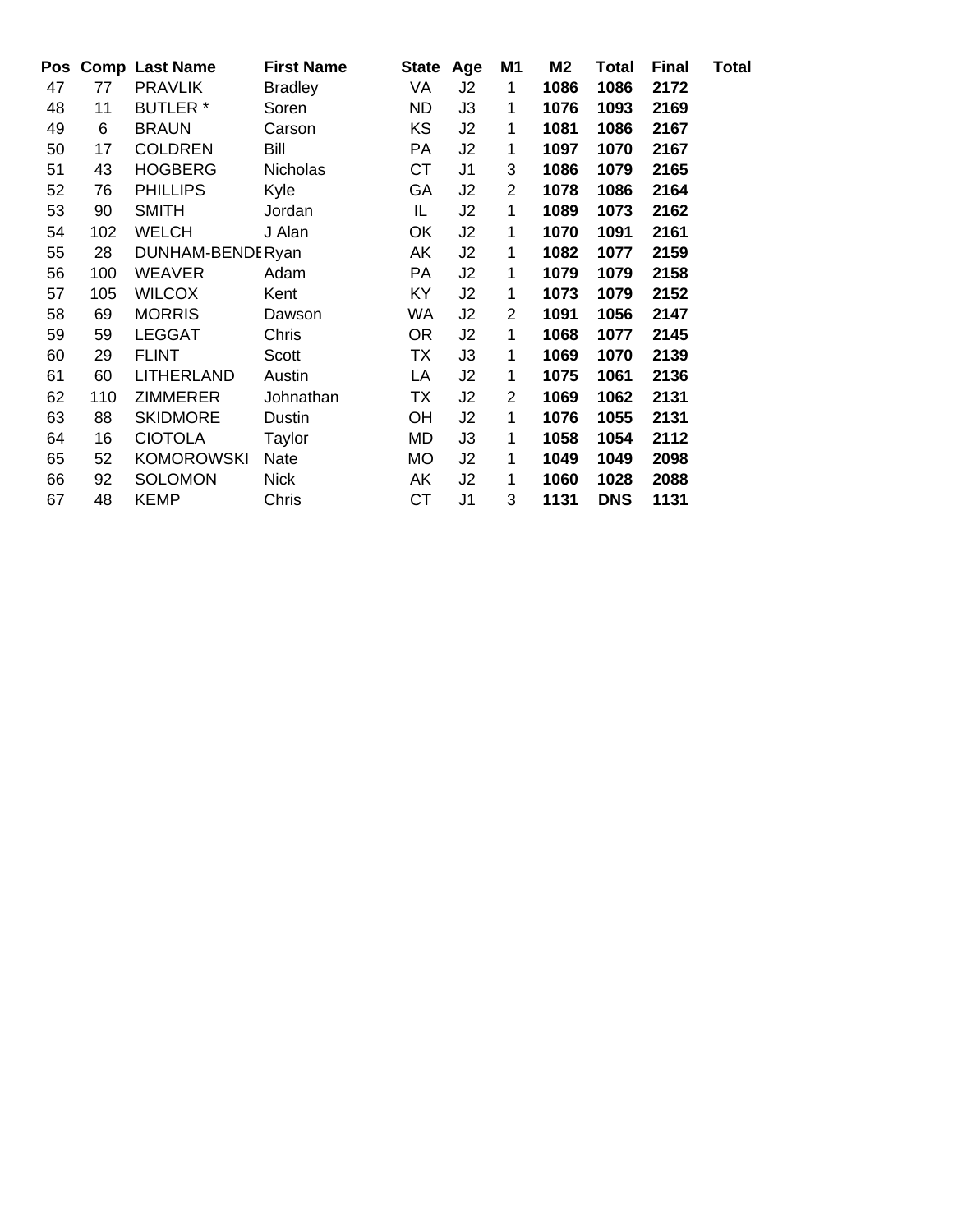# **2006 NATIONAL JUNIOR OLYMPIC 10m AIR RIFLE WOMEN March 25-26**

|                                         | <b>Champion</b><br>2nd Place<br>3rd Place |                    | <b>Elisha Lafond</b><br>Lisa Kunzelman<br><b>Kim Chrostowski</b>          |                | $783 + 103.0 = 886.0$<br>$780 + 100.7 = 880.7$<br>$778 + 101.2 = 879.2$ |     |                |              |              |              |                   |
|-----------------------------------------|-------------------------------------------|--------------------|---------------------------------------------------------------------------|----------------|-------------------------------------------------------------------------|-----|----------------|--------------|--------------|--------------|-------------------|
| High J2<br>2nd J2<br>3rd J <sub>2</sub> |                                           |                    | <b>Sandra Fong</b><br><b>Emma Holman</b><br><b>Ashley Rose</b>            |                |                                                                         |     |                |              |              |              | 779<br>779<br>775 |
| High J3<br>2nd J3<br>3rd J3             |                                           |                    | <b>Samantha Trisdale</b><br><b>Reann Wilson</b><br><b>Emily Holsopple</b> |                |                                                                         |     |                |              |              |              | 761<br>758<br>756 |
|                                         |                                           | Pos Comp Last Name | <b>First Name</b>                                                         | State Age      |                                                                         | M1  | M <sub>2</sub> | <b>Total</b> | <b>Final</b> | <b>Total</b> | <b>SO</b>         |
| 1                                       | 165                                       | <b>LAFOND</b>      | Elisha                                                                    | <b>WA</b>      | J <sub>1</sub>                                                          | 393 | 390            | 783          | 103.0        | 886.0        |                   |
| $\overline{2}$                          | 164                                       | <b>KUNZELMAN</b>   | Lisa                                                                      | <b>NY</b>      | J <sub>1</sub>                                                          | 390 | 390            | 780          | 100.7        | 880.7        |                   |
| $\mathfrak{S}$                          | 122                                       | <b>CHROSTOWSKI</b> | Kim                                                                       | R <sub>l</sub> | J <sub>1</sub>                                                          | 388 | 390            | 778          | 101.2        | 879.2        | 10.4              |
| $\overline{4}$                          | 155                                       | <b>JACKSON</b>     | Ashley                                                                    | <b>OH</b>      | J <sub>1</sub>                                                          | 389 | 391            | 780          | 99.2         | 879.2        | 9.1               |
| $\sqrt{5}$                              | 150                                       | <b>HOLMAN</b>      | Emma                                                                      | <b>VA</b>      | J2                                                                      | 390 | 389            | 779          | 100.1        | 879.1        |                   |
| $\,6$                                   | 139                                       | <b>FONG</b>        | Sandra                                                                    | NY             | J2                                                                      | 390 | 389            | 779          | 99.6         | 878.6        |                   |
| $\overline{7}$                          | 175                                       | <b>LORENZEN</b>    | Erin                                                                      | IN             | J <sub>1</sub>                                                          | 392 | 387            | 779          | 98.4         | 877.4        |                   |
| 8                                       | 184                                       | <b>MORRILL</b>     | Meghann                                                                   | <b>NV</b>      | J <sub>1</sub>                                                          | 388 | 389            | 777          | 97.3         | 874.3        |                   |
| $\boldsymbol{9}$                        | 157                                       | <b>JASIS</b>       | Jessica                                                                   | <b>KY</b>      | J <sub>1</sub>                                                          | 389 | 387            | 776          |              |              |                   |
| 10                                      | 204                                       | <b>SMITH</b>       | Sarah                                                                     | <b>NV</b>      | J <sub>1</sub>                                                          | 391 | 385            | 776          |              |              |                   |
| 11                                      | 158                                       | <b>JEFFRIES</b>    | Amanda                                                                    | <b>OK</b>      | J <sub>1</sub>                                                          | 384 | 391            | 775          |              |              |                   |
| 12                                      | 201                                       | <b>ROSE</b>        | Ashley                                                                    | <b>KY</b>      | J2                                                                      | 389 | 386            | 775          |              |              |                   |
| 13                                      | 217                                       | <b>WILSON</b>      | Shannon                                                                   | VA             | J <sub>1</sub>                                                          | 392 | 383            | 775          |              |              |                   |
| 14                                      | 116                                       | <b>BLAKE</b>       | Sarah                                                                     | CA             | J <sub>1</sub>                                                          | 386 | 388            | 774          |              |              |                   |
| 15                                      | 190                                       | <b>PASON</b>       | <b>Jennifer</b>                                                           | <b>NJ</b>      | J <sub>1</sub>                                                          | 386 | 388            | 774          |              |              |                   |
| 16                                      | 173                                       | <b>LITTLE</b>      | Shasta                                                                    | <b>OR</b>      | J2                                                                      | 387 | 387            | 774          |              |              |                   |
| 17                                      | 199                                       | <b>RIFORD</b>      | Simone                                                                    | HI             | J <sub>1</sub>                                                          | 383 | 390            | 773          |              |              |                   |
| 18                                      | 129                                       | <b>DERISI</b>      | Carly                                                                     | <b>TN</b>      | J <sub>2</sub>                                                          | 383 | 390            | 773          |              |              |                   |
| 19                                      | 192                                       | <b>PETERSEN</b>    | Ida                                                                       | AK             | J <sub>1</sub>                                                          | 387 | 386            | 773          |              |              |                   |
| 20                                      | 177                                       | <b>LUSSIER</b>     | Melissa                                                                   | <b>CT</b>      | J <sub>1</sub>                                                          | 386 | 386            | 772          |              |              |                   |
| 21                                      | 136                                       | <b>ESKEW</b>       | <b>Brandi</b>                                                             | <b>WV</b>      | J <sub>2</sub>                                                          | 386 | 385            | 771          |              |              |                   |
| 22                                      | 210                                       | <b>SULLIVAN</b>    | Lauren                                                                    | MI             | J1                                                                      | 387 | 384            | 771          |              |              |                   |
| 23                                      | 171                                       | <b>LEVINE</b>      | Jessica                                                                   | <b>NH</b>      | J2                                                                      | 387 | 382            | 769          |              |              |                   |
| 24                                      | 147                                       | <b>HERSHBERGER</b> | <b>Becky</b>                                                              | <b>PA</b>      | J <sub>1</sub>                                                          | 388 | 380            | 768          |              |              |                   |
| 25                                      | 124                                       | <b>COSTELLO</b>    | Christine                                                                 | AZ             | J <sub>1</sub>                                                          | 380 | 387            | 767          |              |              |                   |
| 26                                      | 138                                       | <b>FONG</b>        | Abigail                                                                   | <b>NY</b>      | J <sub>1</sub>                                                          | 382 | 385            | 767          |              |              |                   |
| 27                                      | 113                                       | <b>BEARD</b>       | Taylor                                                                    | CO             | J2                                                                      | 382 | 384            | 766          |              |              |                   |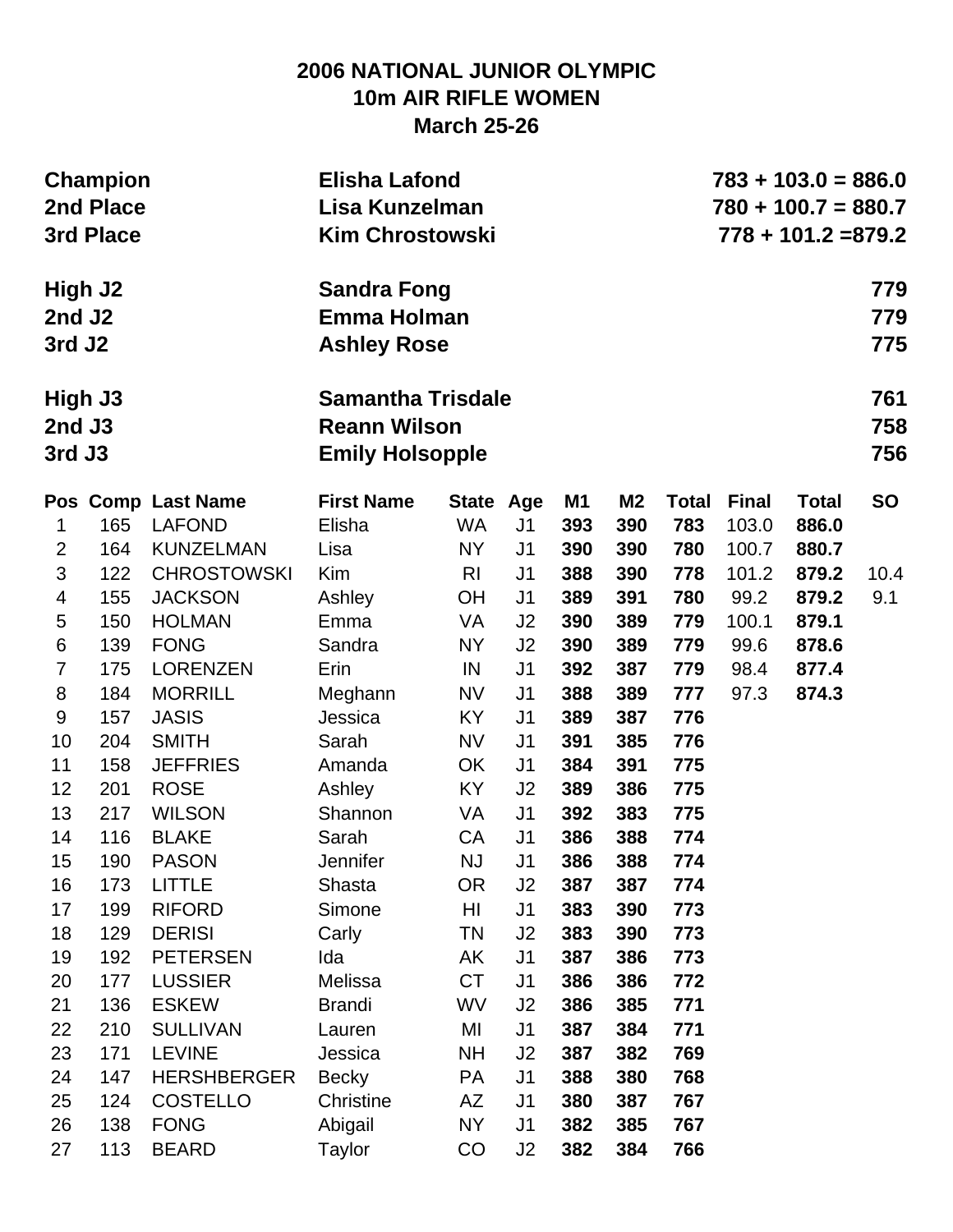|    |     | Pos Comp Last Name | <b>First Name</b> | State Age |                | M1  | M <sub>2</sub> | <b>Total</b> | <b>Final</b> | <b>Total</b> | <b>SO</b> |
|----|-----|--------------------|-------------------|-----------|----------------|-----|----------------|--------------|--------------|--------------|-----------|
| 28 | 120 | <b>BUTLER</b>      | Edith             | VT        | J <sub>1</sub> | 383 | 383            | 766          |              |              |           |
| 29 | 213 | <b>WEISS</b>       | Kirsten           | <b>PA</b> | J <sub>1</sub> | 384 | 382            | 766          |              |              |           |
| 30 | 153 | <b>HOUSTON</b>     | Emily             | VA        | J <sub>1</sub> | 385 | 381            | 766          |              |              |           |
| 31 | 179 | <b>MACINTIRE</b>   | Caitlin           | VT        | J1             | 385 | 381            | 766          |              |              |           |
| 32 | 142 | <b>FURRER</b>      | Amanda            | WA        | J2             | 378 | 387            | 765          |              |              |           |
| 33 | 114 | <b>BENJAMIN</b>    | Sarah             | VT        | J2             | 387 | 378            | 765          |              |              |           |
| 34 | 159 | <b>JOCHUM</b>      | Micaela           | <b>NE</b> | J2             | 381 | 383            | 764          |              |              |           |
| 35 | 121 | <b>CHELIRAS</b>    | Gina              | OH        | J2             | 382 | 382            | 764          |              |              |           |
| 36 | 194 | <b>PHENIS</b>      | Jessica           | AL        | J2             | 378 | 385            | 763          |              |              |           |
| 37 | 186 | <b>NAXERA</b>      | Monica            | <b>NJ</b> | J2             | 381 | 382            | 763          |              |              |           |
| 38 | 215 | <b>WILLETT</b>     | Elizabeth         | VA        | J2             | 385 | 378            | 763          |              |              |           |
| 39 | 127 | <b>DARDAS</b>      | Andrea            | MI        | J2             | 378 | 384            | 762          |              |              |           |
| 40 | 187 | <b>NEBGEN</b>      | Kasey             | <b>TX</b> | J <sub>1</sub> | 387 | 375            | 762          |              |              |           |
| 41 | 212 | <b>TRISDALE</b>    | Samantha          | CO        | J3             | 381 | 380            | 761          |              |              |           |
| 42 | 202 | <b>SCHADE</b>      | Christina         | AK        | J <sub>1</sub> | 377 | 383            | 760          |              |              |           |
| 43 | 146 | <b>HAVENS</b>      | Sarah             | CO        | J2             | 381 | 379            | 760          |              |              |           |
| 44 | 182 | <b>MEARES</b>      | Apryl             | <b>WY</b> | J2             | 382 | 378            | 760          |              |              |           |
| 45 | 180 | <b>MCDONALD</b>    | Sophie            | KY        | J2             | 378 | 381            | 759          |              |              |           |
| 46 | 161 | <b>KIM</b>         | Joyce             | <b>AZ</b> | J2             | 378 | 381            | 759          |              |              |           |
| 47 | 166 | <b>LEATHERMAN</b>  | <b>Stacie</b>     | <b>MD</b> | J2             | 379 | 380            | 759          |              |              |           |
| 48 | 128 | <b>DAVIS</b>       | Kacey             | AL        | J2             | 381 | 378            | 759          |              |              |           |
| 49 | 185 | <b>MORRISSEY</b>   | Caitlin           | <b>KS</b> | J2             | 376 | 382            | 758          |              |              |           |
| 50 | 130 | <b>DRAKE</b>       | Carly Irene       | AZ        | J2             | 377 | 381            | 758          |              |              |           |
| 51 | 203 | <b>SCHERER</b>     | Sarah             | МA        | J2             | 380 | 378            | 758          |              |              |           |
| 52 | 216 | <b>WILSON</b>      | Reann             | MT        | J3             | 384 | 374            | 758          |              |              |           |
| 53 | 191 | <b>PENNELL</b>     | Kaitlin           | CA        | J2             | 373 | 384            | 757          |              |              |           |
| 54 | 151 | <b>HOLSOPPLE</b>   | Emily             | PA        | J3             | 372 | 384            | 756          |              |              |           |
| 55 | 117 | <b>BROEKER</b>     | Sarah             | <b>NE</b> | J <sub>1</sub> | 375 | 381            | 756          |              |              |           |
| 56 | 144 | <b>GLENN</b>       | Morgan            | МT        | J <sub>1</sub> | 376 | 380            | 756          |              |              |           |
| 57 | 181 | <b>McGOUGH</b>     | Ryann             | CO        | J2             | 378 | 378            | 756          |              |              |           |
| 58 | 197 | <b>QUICK</b>       | Jenna             | AL        | J2             | 379 | 377            | 756          |              |              |           |
| 59 | 209 | <b>SULLIVAN</b>    | Alyssa            | MI        | J <sub>1</sub> | 377 | 378            | 755          |              |              |           |
| 60 | 118 | <b>BROGDON</b>     | Mattie            | <b>GA</b> | J2             | 379 | 376            | 755          |              |              |           |
| 61 | 126 | <b>DAHLKE</b>      | Aubrey Laura      | <b>OR</b> | J2             | 377 | 377            | 754          |              |              |           |
| 62 | 112 | <b>ANGELI</b>      | Leslie            | PA        | J <sub>1</sub> | 377 | 377            | 754          |              |              |           |
| 63 | 163 | <b>KOSTAL</b>      | Katie             | MI        | J2             | 378 | 375            | 753          |              |              |           |
| 64 | 123 | <b>CLEVEN</b>      | Kaitlin           | WI        | J2             | 371 | 381            | 752          |              |              |           |
| 65 | 135 | <b>ENGLE</b>       | April             | <b>OH</b> | J <sub>1</sub> | 375 | 377            | 752          |              |              |           |
| 66 | 200 | <b>RINKER</b>      | <b>Brittney</b>   | WV        | J2             | 378 | 373            | 751          |              |              |           |
| 67 | 115 | <b>BIERHUIZEN</b>  | <b>Bailey</b>     | VA        | J2             | 378 | 373            | 751          |              |              |           |
| 68 | 162 | <b>KLATT</b>       | Jessica           | <b>OR</b> | J2             | 375 | 375            | 750          |              |              |           |
| 69 | 183 | <b>MOENNING</b>    | Lauren            | IL        | J2             | 382 | 368            | 750          |              |              |           |
| 70 | 107 | <b>AMAGNA</b>      | Monica            | OK        | J <sub>1</sub> | 373 | 374            | 747          |              |              |           |
| 71 | 143 | <b>GEREVICS</b>    | Rebecca           | <b>NY</b> | J2             | 368 | 378            | 746          |              |              |           |
| 72 | 205 | <b>STANEC</b>      | Abbey             | OH        | J2             | 366 | 379            | 745          |              |              |           |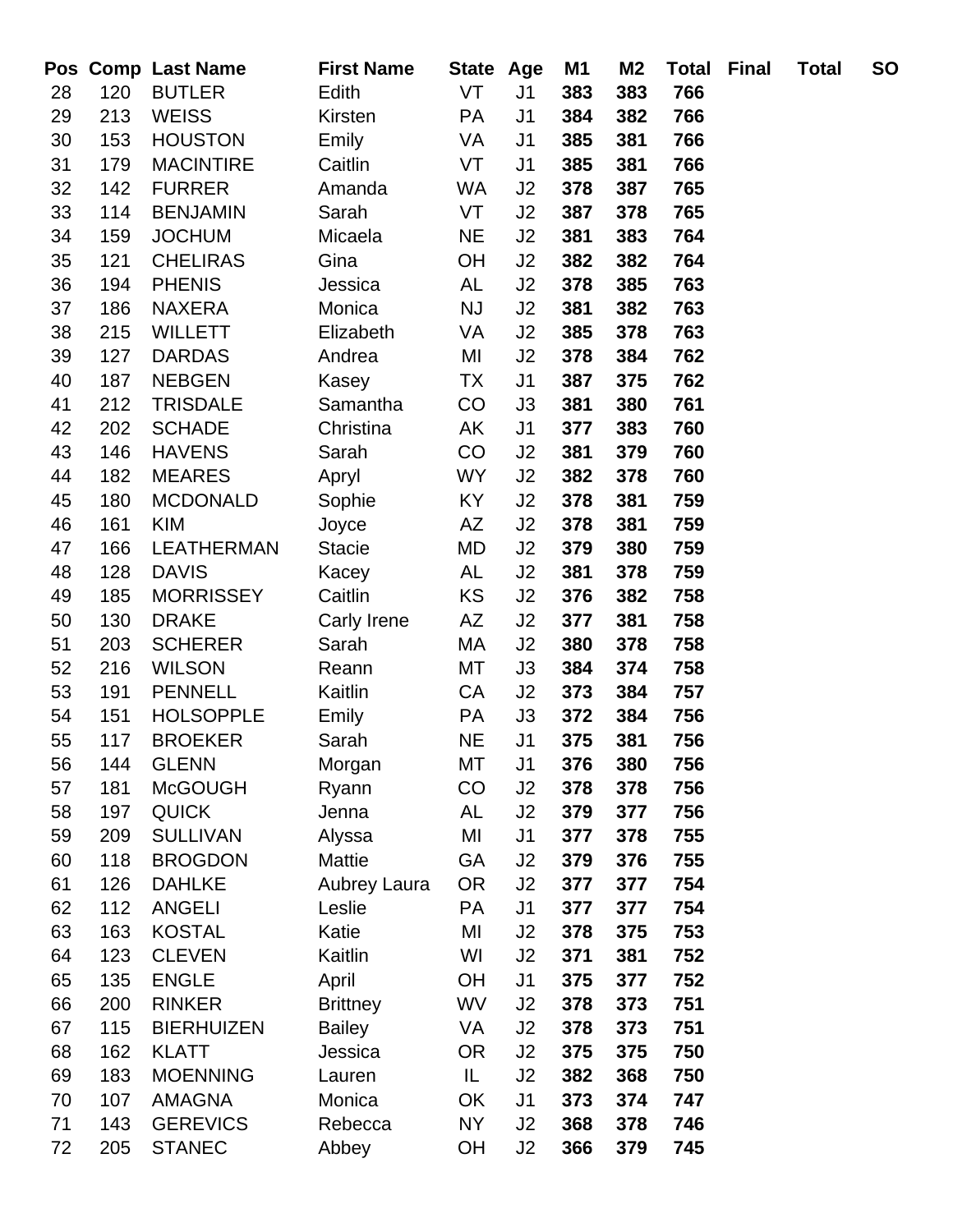|    |     | Pos Comp Last Name | <b>First Name</b> | State Age |    | M1  | M2  | <b>Total</b> | Final | <b>Total</b> | <b>SO</b> |
|----|-----|--------------------|-------------------|-----------|----|-----|-----|--------------|-------|--------------|-----------|
| 73 | 119 | <b>BURZYNSKI</b>   | Josephine         | <b>CT</b> | J2 | 371 | 373 | 744          |       |              |           |
| 74 | 172 | <b>LITTLE</b>      | Marcella          | <b>OR</b> | J3 | 372 | 372 | 744          |       |              |           |
| 75 | 168 | <b>LEE</b>         | Kaitlynn          | <b>TN</b> | J2 | 372 | 372 | 744          |       |              |           |
| 76 | 211 | <b>TRISDALE</b>    | Chiara            | CO        | J3 | 367 | 376 | 743          |       |              |           |
| 77 | 148 | <b>HESS</b>        | <b>Brittany</b>   | TX.       | J2 | 383 | 360 | 743          |       |              |           |
| 78 | 196 | <b>POSTMA</b>      | <b>Michelle</b>   | <b>GA</b> | J2 | 373 | 369 | 742          |       |              |           |
| 79 | 145 | <b>HANSEN</b>      | Kelsey            | <b>ND</b> | J3 | 372 | 368 | 740          |       |              |           |
| 80 | 137 | <b>EVERETT</b>     | <b>Michelle</b>   | MT        | J2 | 371 | 367 | 738          |       |              |           |
| 81 | 140 | <b>FRANZ</b>       | Kayla             | CO        | J3 | 364 | 373 | 737          |       |              |           |
| 82 | 218 | <b>WOLTERSDORF</b> | Katelyn           | WA        | J2 | 370 | 366 | 736          |       |              |           |
| 83 | 198 | <b>RIDGEWAY</b>    | Rhianna           | TX        | J2 | 371 | 365 | 736          |       |              |           |
| 84 | 169 | <b>LEET</b>        | Sheila            | LA        | J2 | 366 | 369 | 735          |       |              |           |
| 85 | 134 | <b>EMBECK</b>      | Elizabeth         | PA        | J3 | 367 | 368 | 735          |       |              |           |
| 86 | 189 | <b>NUNES</b>       | <b>Brooke</b>     | CA        | J3 | 373 | 361 | 734          |       |              |           |
| 87 | 149 | <b>HOLLIDAY</b>    | Jennifer          | GA        | J2 | 364 | 368 | 732          |       |              |           |
| 88 | 188 | <b>NIHART</b>      | Stacy             | <b>OR</b> | J3 | 360 | 370 | 730          |       |              |           |
| 89 | 178 | <b>LYON</b>        | Elizabeth         | VA        | J2 | 361 | 369 | 730          |       |              |           |
| 90 | 174 | <b>LLUY</b>        | Morgan            | VA        | J3 | 358 | 371 | 729          |       |              |           |
| 91 | 141 | <b>FRINK</b>       | Chelsey           | <b>OH</b> | J3 | 361 | 366 | 727          |       |              |           |
| 92 | 160 | <b>JONES</b>       | <b>Brittany</b>   | FL.       | J2 | 360 | 357 | 717          |       |              |           |
| 93 | 133 | <b>ECKMAN</b>      | Alicia            | ID        | J3 | 350 | 359 | 709          |       |              |           |
| 94 | 214 | <b>WERT</b>        | Abigail           | PA        | J3 | 351 | 358 | 709          |       |              |           |
| 95 | 156 | <b>JACKSON</b>     | Cori              | <b>OR</b> | J3 | 340 | 361 | 701          |       |              |           |
| 96 | 207 | <b>STINETT</b>     | Kevyn             | CO        | J3 | 329 | 336 | 665          |       |              |           |

# **2006 NATIONAL JUNIOR OLYMPIC 50m THREE POSITION RIFLE WOMEN March 27-28**

| <b>Champion</b>      | <b>Shannon Wilson</b>                  | $1155 + 96.6 = 1251.6$                                               |
|----------------------|----------------------------------------|----------------------------------------------------------------------|
| 2nd Place            | <b>Kirsten Weiss</b>                   | $1149 + 95.6 = 1244.6$                                               |
| 3rd Place            | <b>Kim Chrostowski</b>                 | $1147 + 96.5 = 1243.5$                                               |
| High J2              | <b>Sandra Fong</b>                     | 1138                                                                 |
| 2nd J <sub>2</sub>   | <b>Brandi Eskew</b>                    | 1132                                                                 |
| 3rd J <sub>2</sub>   | <b>Amanda Furrer</b>                   | 1127                                                                 |
| High J3              | <b>Emily Holsopple</b>                 | 1118                                                                 |
| $2nd$ J3             | <b>Samantha Trisdale</b>               | 1115                                                                 |
| 3rd J3               | <b>Claudia Duksa</b>                   | 1082                                                                 |
| Pos Comp Last Name   | <b>First Name</b><br>State Age         | <b>Final</b><br><b>M1</b><br>M <sub>2</sub><br><b>Total</b><br>Total |
| <b>WILSON</b><br>217 | <b>VA</b><br>J <sub>1</sub><br>Shannon | 575<br>580<br>1155<br>96.6<br>1251.6                                 |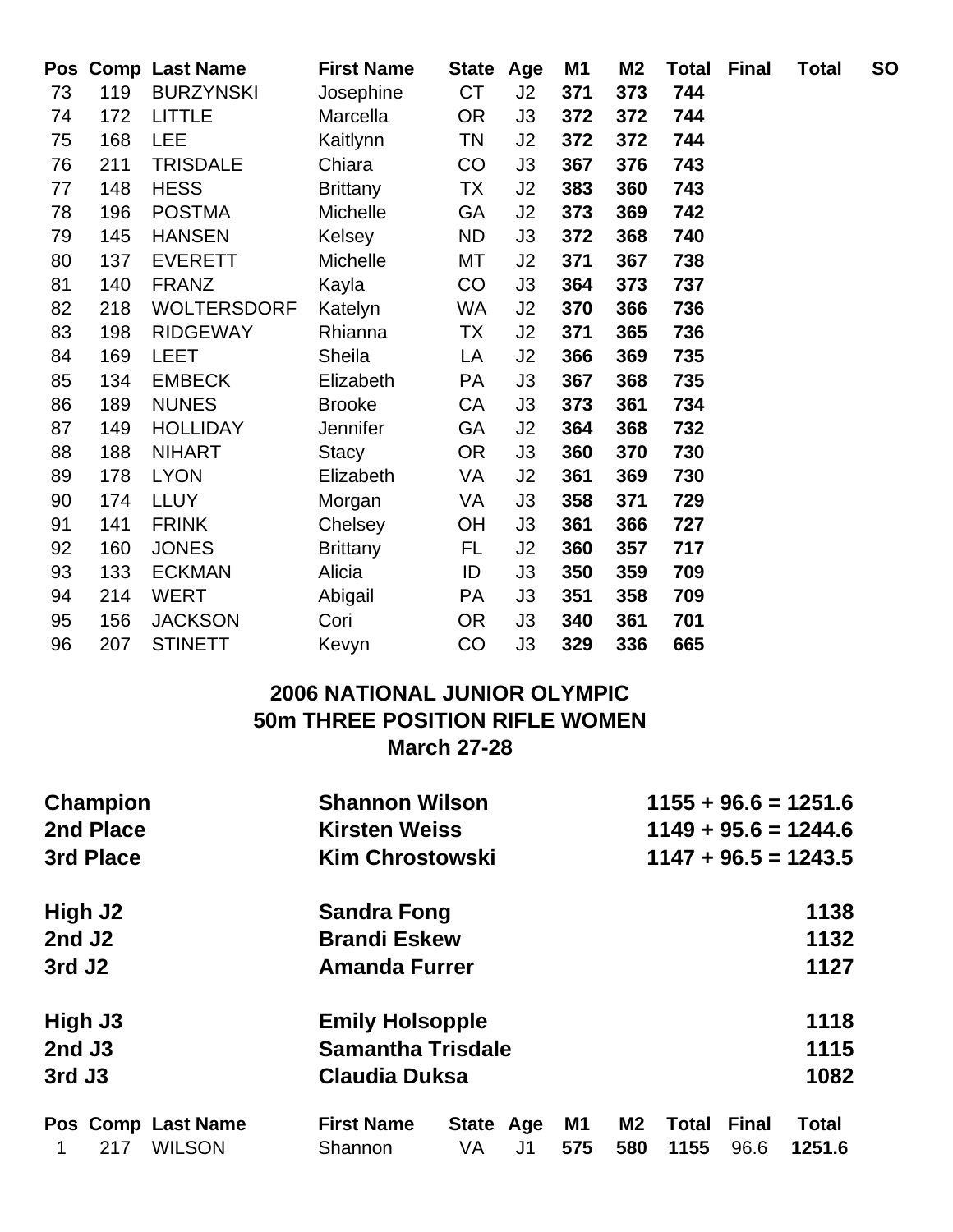|                         |     | Pos Comp Last Name | <b>First Name</b> | State Age      |                | M1  | M <sub>2</sub> | <b>Total</b> | <b>Final</b> | <b>Total</b> | <b>SO</b> |
|-------------------------|-----|--------------------|-------------------|----------------|----------------|-----|----------------|--------------|--------------|--------------|-----------|
| $\overline{2}$          | 213 | <b>WEISS</b>       | Kirsten           | PA             | J <sub>1</sub> | 572 | 577            | 1149         | 95.6         | 1244.6       |           |
| 3                       | 122 | <b>CHROSTOWSKI</b> | Kim               | R <sub>l</sub> | J <sub>1</sub> | 576 | 571            | 1147         | 96.5         | 1243.5       |           |
| $\overline{\mathbf{4}}$ | 139 | <b>FONG</b>        | Sandra            | <b>NY</b>      | J2             | 568 | 570            | 1138         | 99.2         | 1237.2       |           |
| 5                       | 190 | <b>PASON</b>       | Jennifer          | <b>NJ</b>      | J <sub>1</sub> | 569 | 569            | 1138         | 98.3         | 1236.3       |           |
| $\,6$                   | 184 | <b>MORRILL</b>     | Meghann           | <b>NV</b>      | J <sub>1</sub> | 564 | 576            | 1140         | 94.2         | 1234.2       |           |
| $\overline{7}$          | 155 | <b>JACKSON</b>     | Ashley            | OH             | J <sub>1</sub> | 568 | 566            | 1134         | 97.5         | 1231.5       |           |
| 8                       | 138 | <b>FONG</b>        | Abigail           | <b>NY</b>      | J1             | 567 | 570            | 1137         | 93.2         | 1230.2       |           |
| $\boldsymbol{9}$        | 124 | <b>COSTELLO</b>    | Christine         | AZ             | J <sub>1</sub> | 565 | 568            | 1133         |              |              |           |
| 10                      | 136 | <b>ESKEW</b>       | <b>Brandi</b>     | WV             | J2             | 568 | 564            | 1132         |              |              |           |
| 11                      | 158 | <b>JEFFRIES</b>    | Amanda            | OK             | J <sub>1</sub> | 569 | 563            | 1132         |              |              |           |
| 12                      | 142 | <b>FURRER</b>      | Amanda            | <b>WA</b>      | J2             | 564 | 563            | 1127         |              |              |           |
| 13                      | 203 | <b>SCHERER</b>     | Sarah             | МA             | J2             | 555 | 566            | 1121         |              |              |           |
| 14                      | 173 | <b>LITTLE</b>      | Shasta            | <b>OR</b>      | J2             | 565 | 556            | 1121         |              |              |           |
| 15                      | 120 | <b>BUTLER</b>      | Edith             | VT             | J <sub>1</sub> | 545 | 574            | 1119         |              |              |           |
| 16                      | 210 | <b>SULLIVAN</b>    | Lauren            | MI             | J <sub>1</sub> | 559 | 560            | 1119         |              |              |           |
| 17                      | 151 | <b>HOLSOPPLE</b>   | Emily             | <b>PA</b>      | J3             | 556 | 562            | 1118         |              |              |           |
| 18                      | 121 | <b>CHELIRAS</b>    | Gina              | OH             | J2             | 558 | 559            | 1117         |              |              |           |
| 19                      | 112 | <b>ANGELI</b>      | Leslie            | <b>PA</b>      | J <sub>1</sub> | 555 | 560            | 1115         |              |              |           |
| 20                      | 212 | <b>TRISDALE</b>    | Samantha          | CO             | J3             | 562 | 553            | 1115         |              |              |           |
| 21                      | 132 | DUTRA *            | Christina         | <b>PA</b>      | J2             | 556 | 557            | 1113         |              |              |           |
| 22                      | 165 | <b>LAFOND</b>      | Elisha            | WA             | J <sub>1</sub> | 559 | 554            | 1113         |              |              |           |
| 23                      | 185 | <b>MORRISSEY</b>   | Caitlin           | KS             | J2             | 558 | 554            | 1112         |              |              |           |
| 24                      | 161 | <b>KIM</b>         | Joyce             | AZ             | J2             | 550 | 561            | 1111         |              |              |           |
| 25                      | 181 | <b>McGOUGH</b>     | Ryann             | CO             | J2             | 552 | 559            | 1111         |              |              |           |
| 26                      | 167 | <b>LECKIE</b>      | Elizabeth         | <b>PA</b>      | J <sub>1</sub> | 556 | 555            | 1111         |              |              |           |
| 27                      | 113 | <b>BEARD</b>       | Taylor            | CO             | J2             | 558 | 548            | 1106         |              |              |           |
| 28                      | 125 | <b>DAHLIN</b>      | Angela            | CA             | J <sub>1</sub> | 554 | 550            | 1104         |              |              |           |
| 29                      | 143 | <b>GEREVICS</b>    | Rebecca           | <b>NY</b>      | J2             | 556 | 547            | 1103         |              |              |           |
| 30                      | 153 | <b>HOUSTON</b>     | Emily             | VA             | J <sub>1</sub> | 546 | 552            | 1098         |              |              |           |
| 31                      | 147 | <b>HERSHBERGER</b> | <b>Becky</b>      | <b>PA</b>      | J <sub>1</sub> | 553 | 545            | 1098         |              |              |           |
| 32                      | 114 | <b>BENJAMIN</b>    | Sarah             | VT             | J2             | 557 | 540            | 1097         |              |              |           |
| 33                      | 163 | <b>KOSTAL</b>      | Katie             | MI             | J2             | 540 | 552            | 1092         |              |              |           |
| 34                      | 219 | <b>ZUROWSKI</b>    | Kellie            | MO             | J2             | 552 | 538            | 1090         |              |              |           |
| 35                      | 201 | <b>ROSE</b>        | Ashley            | KY.            | J2             | 540 | 549            | 1089         |              |              |           |
| 36                      | 193 | <b>PETRESCU</b>    | Stephanie         | <b>CT</b>      | J2             | 547 | 542            | 1089         |              |              |           |
| 37                      | 127 | <b>DARDAS</b>      | Andrea            | MI             | J2             | 558 | 529            | 1087         |              |              |           |
| 38                      | 206 | <b>STEINER</b>     | Amy               | AK             | J2             | 537 | 549            | 1086         |              |              |           |
| 39                      | 192 | <b>PETERSEN</b>    | Ida               | AK             | J <sub>1</sub> | 538 | 548            | 1086         |              |              |           |
| 40                      | 208 | <b>STRIEBEL</b>    | Nikki             | МA             | J2             | 547 | 539            | 1086         |              |              |           |
| 41                      | 198 | <b>RIDGEWAY</b>    | Rhianna           | <b>TX</b>      | J2             | 549 | 536            | 1085         |              |              |           |
| 42                      | 137 | <b>EVERETT</b>     | Michelle          | МT             | J2             | 541 | 542            | 1083         |              |              |           |
| 43                      | 131 | <b>DUKSA</b>       | Claudia           | <b>CT</b>      | J3             | 550 | 532            | 1082         |              |              |           |
| 44                      | 166 | <b>LEATHERMAN</b>  | <b>Stacie</b>     | MD             | J2             | 532 | 548            | 1080         |              |              |           |
| 45                      | 189 | <b>NUNES</b>       | <b>Brooke</b>     | CA             | J3             | 527 | 552            | 1079         |              |              |           |
| 46                      | 140 | <b>FRANZ</b>       | Kayla             | CO             | J3             | 534 | 541            | 1075         |              |              |           |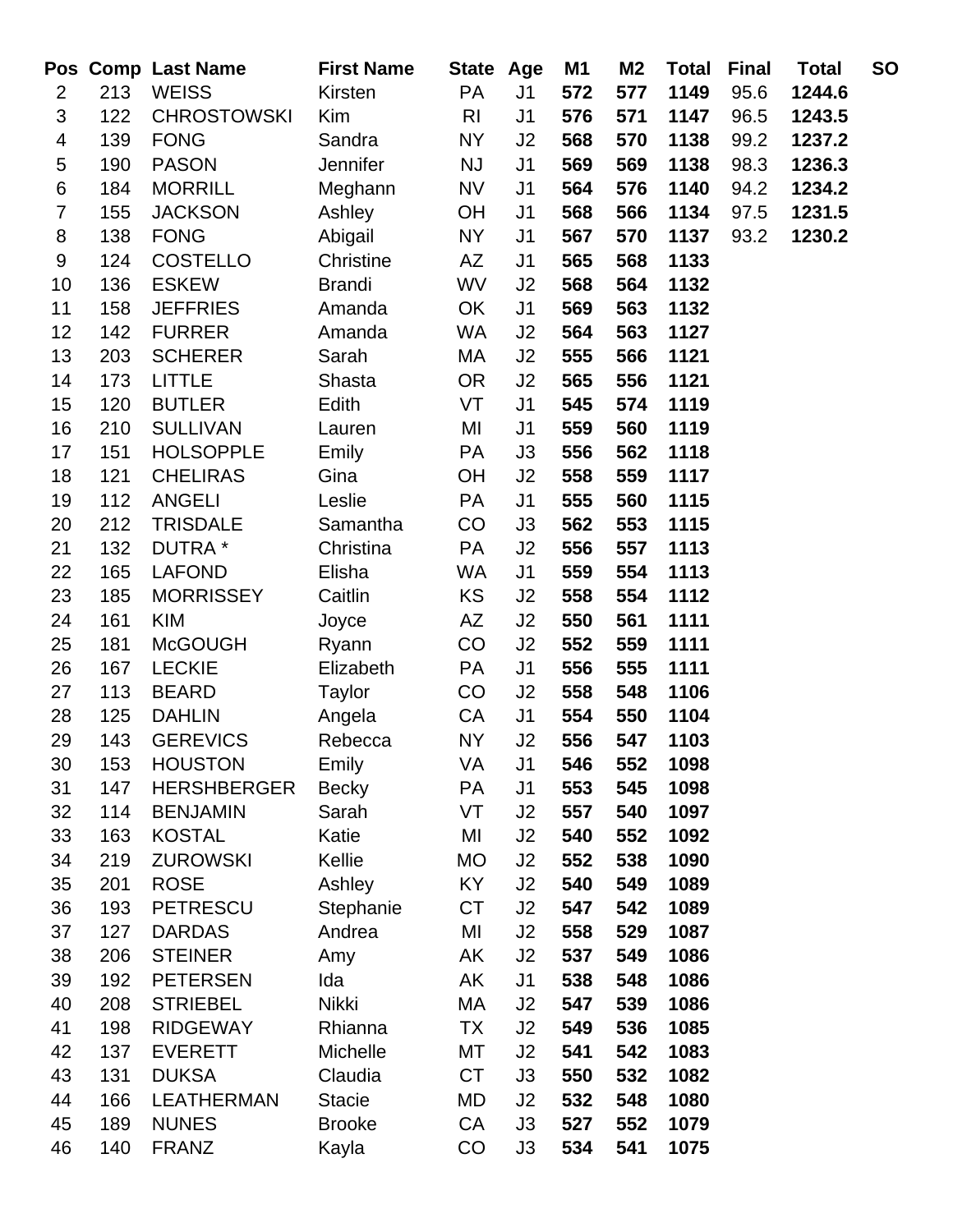|    |     | Pos Comp Last Name | <b>First Name</b> | State Age |                | M1  | M2  | <b>Total Final</b> | <b>Total</b> | <b>SO</b> |
|----|-----|--------------------|-------------------|-----------|----------------|-----|-----|--------------------|--------------|-----------|
| 47 | 145 | <b>HANSEN</b>      | Kelsey            | <b>ND</b> | J3             | 532 | 542 | 1074               |              |           |
| 48 | 216 | <b>WILSON</b>      | Reann             | МT        | J3             | 536 | 537 | 1073               |              |           |
| 49 | 154 | <b>HUMPHREYS</b>   | Holly             | <b>TX</b> | J2             | 537 | 536 | 1073               |              |           |
| 50 | 176 | <b>LUKE</b>        | Carmen            | МT        | J2             | 532 | 538 | 1070               |              |           |
| 51 | 152 | <b>HOPKINS</b>     | Rena              | WA        | J <sub>2</sub> | 536 | 531 | 1067               |              |           |
| 52 | 172 | <b>LITTLE</b>      | Marcella          | <b>OR</b> | J3             | 524 | 540 | 1064               |              |           |
| 53 | 170 | <b>LETTS</b>       | Mallorie          | NJ        | J2             | 519 | 527 | 1046               |              |           |
| 54 | 211 | <b>TRISDALE</b>    | Chiara            | CO        | J3             | 529 | 517 | 1046               |              |           |
| 55 | 195 | PIKE *             | Madeline          | VA        | J3             | 518 | 516 | 1034               |              |           |
| 56 | 214 | <b>WERT</b>        | Abigail           | <b>PA</b> | J3             | 510 | 507 | 1017               |              |           |
| 57 | 188 | <b>NIHART</b>      | Stacy             | <b>OR</b> | JЗ             | 511 | 496 | 1007               |              |           |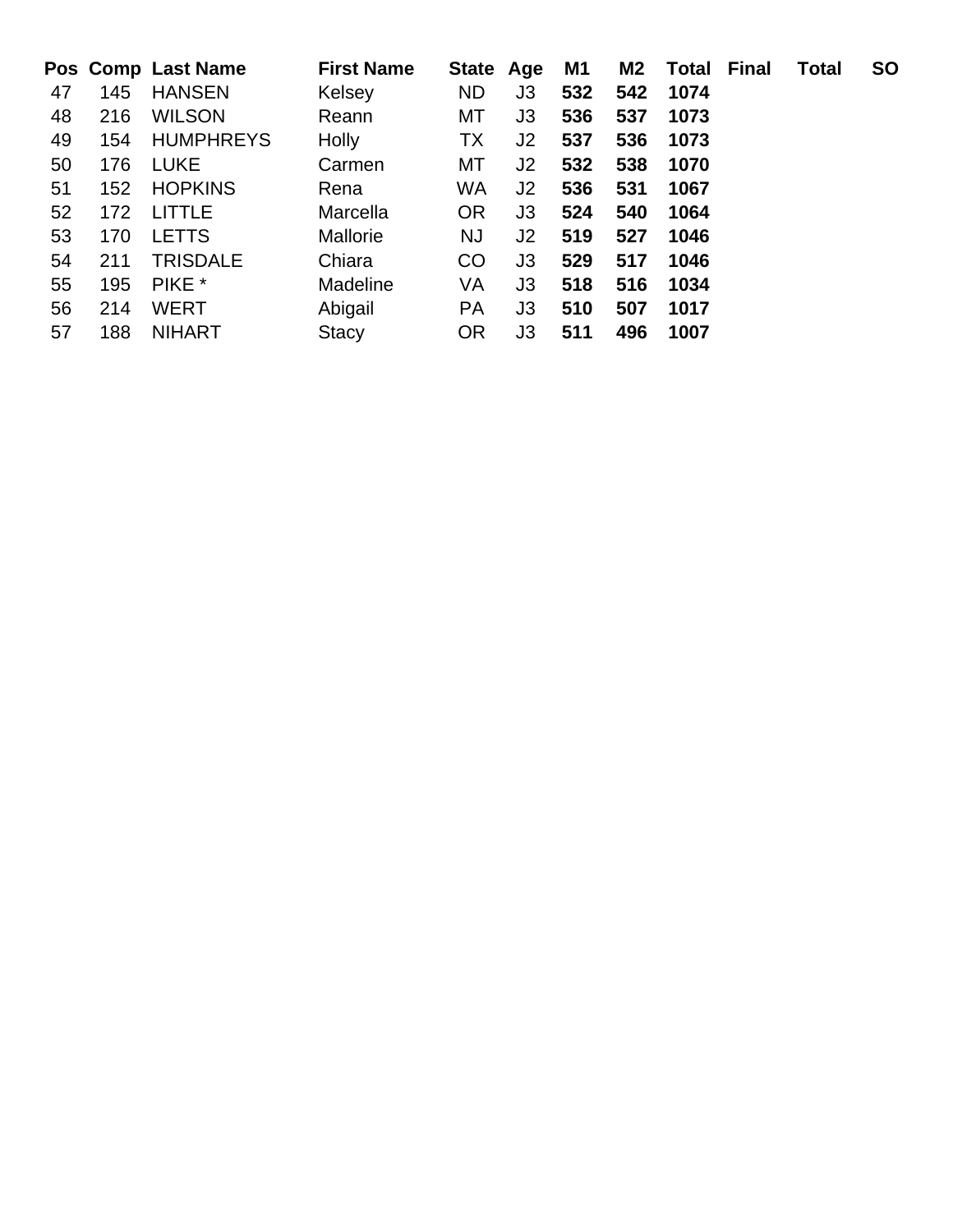#### **2006 NATIONAL JUNIOR OLYMPIC 10m AIR PISTOL MEN March 30-31**

|                  | Champion<br>2nd Place<br>3rd Place |                    | Nicholas Budnella<br><b>Cody Owsley</b><br><b>Tucker Stachitas</b> |           |                | $1129 + 96.6 = 1225.6$<br>$1123 + 96.0 = 1219.0$<br>$1120 + 98.4 = 1218.4$ |                |       |       |              |  |  |  |  |
|------------------|------------------------------------|--------------------|--------------------------------------------------------------------|-----------|----------------|----------------------------------------------------------------------------|----------------|-------|-------|--------------|--|--|--|--|
|                  | High J2                            |                    | <b>Jesse Strait</b>                                                |           |                |                                                                            |                |       |       | 1078         |  |  |  |  |
| 2nd J2           |                                    |                    | <b>Alek Janecek</b>                                                |           |                |                                                                            |                |       |       | 1071         |  |  |  |  |
| 3rd J2           |                                    |                    | <b>Ryan Spinney</b>                                                |           |                |                                                                            |                | 1041  |       |              |  |  |  |  |
| 2nd J3           | High J3                            |                    | <b>James Starr</b><br><b>Nicholas Knutzen</b>                      |           |                |                                                                            |                |       |       | 1023<br>936  |  |  |  |  |
|                  |                                    | Pos Comp Last Name | <b>First Name</b>                                                  | State Age |                | M1                                                                         | M <sub>2</sub> | Total | Final | <b>Total</b> |  |  |  |  |
| 1                | 222                                | <b>BUDNELLA</b>    | Nicholas                                                           | CO        | J1             | 561                                                                        | 568            | 1129  | 96.6  | 1225.6       |  |  |  |  |
| $\overline{c}$   | 239                                | <b>OWSLEY</b>      | Cody                                                               | KS        | J1             | 562                                                                        | 561            | 1123  | 96.0  | 1219.0       |  |  |  |  |
| 3                | 247                                | <b>STACHITAS</b>   | Tucker                                                             | FL.       | J1             | 561                                                                        | 559            | 1120  | 98.4  | 1218.4       |  |  |  |  |
| 4                | 224                                | <b>CANNON</b>      | Patrick                                                            | GА        | J1             | 558                                                                        | 557            | 1115  | 92.7  | 1207.7       |  |  |  |  |
| 5                | 236                                | LUTZ               | Anthony                                                            | KS        | J1             | 550                                                                        | 555            | 1105  | 98.4  | 1203.4       |  |  |  |  |
| 6                | 232                                | <b>IMIG</b>        | Tyler                                                              | МA        | J1             | 544                                                                        | 555            | 1099  | 91.8  | 1190.8       |  |  |  |  |
| $\boldsymbol{7}$ | 220                                | <b>BABIUC</b>      | Vlad                                                               | МA        | J1             | 543                                                                        | 553            | 1096  | 92.0  | 1188.0       |  |  |  |  |
| 8                | 238                                | <b>ORVIN</b>       | Jason                                                              | CO        | J1             | 543                                                                        | 549            | 1092  | 93.3  | 1185.3       |  |  |  |  |
| 9                | 225                                | CORDER             | Zach                                                               | VA        | J1             | 544                                                                        | 546            | 1090  |       |              |  |  |  |  |
| 10               | 250                                | <b>WELCH</b>       | Jerrod                                                             | TX        | J1             | 544                                                                        | 544            | 1088  |       |              |  |  |  |  |
| 11               | 237                                | MUXEN              | Andrew                                                             | <b>SD</b> | J1             | 543                                                                        | 544            | 1087  |       |              |  |  |  |  |
| 12               | 229                                | <b>FAUGHT</b>      | Kyle                                                               | ND        | J1             | 536                                                                        | 550            | 1086  |       |              |  |  |  |  |
| 13               | 227                                | <b>DOMINICK</b>    | Henry                                                              | SC        | J1             | 540                                                                        | 546            | 1086  |       |              |  |  |  |  |
| 14               | 240                                | <b>PITTS</b>       | lan                                                                | VA        | J1             | 544                                                                        | 541            | 1085  |       |              |  |  |  |  |
| 15               | 249                                | <b>STRAIT</b>      | Jesse                                                              | CO        | J2             | 540                                                                        | 538            | 1078  |       |              |  |  |  |  |
| 16               | 221                                | <b>BENTEMAN</b>    | Ryan                                                               | KS        | J1             | 529                                                                        | 545            | 1074  |       |              |  |  |  |  |
| 17               | 233                                | JANECEK            | Alek                                                               | NE        | J2             | 535                                                                        | 536            | 1071  |       |              |  |  |  |  |
| 18               | 245                                | <b>SMITH</b>       | Jeremiah                                                           | KY        | J1             | 535                                                                        | 530            | 1065  |       |              |  |  |  |  |
| 19               | 226                                | <b>DEVINE</b>      | Ryan                                                               | OН        | J1             | 528                                                                        | 528            | 1056  |       |              |  |  |  |  |
| 20               | 242                                | <b>SEIDLER</b>     | <b>Brady</b>                                                       | NE        | J1             | 524                                                                        | 530            | 1054  |       |              |  |  |  |  |
| 21               | 246                                | <b>SPINNEY</b>     | Ryan                                                               | МA        | J <sub>2</sub> | 518                                                                        | 523            | 1041  |       |              |  |  |  |  |
| 22               | 243                                | SIMONSON           | Shane                                                              | NE        | J1             | 508                                                                        | 530            | 1038  |       |              |  |  |  |  |
| 23               | 241                                | <b>PUEPPKE</b>     | Matthew                                                            | ND        | J2             | 517                                                                        | 521            | 1038  |       |              |  |  |  |  |
| 24               | 252                                | ZOLKO              | Joshua                                                             | PA        | J2             | 497                                                                        | 532            | 1029  |       |              |  |  |  |  |
| 25               | 223                                | CALLAGE            | Alex                                                               | MD        | J2             | 511                                                                        | 514            | 1025  |       |              |  |  |  |  |
| 26               | 251                                | <b>WHITHAM</b>     | Patrick                                                            | ID        | J1             | 512                                                                        | 513            | 1025  |       |              |  |  |  |  |
| 27               | 248                                | <b>STARR</b>       | James                                                              | <b>NE</b> | JЗ             | 517                                                                        | 506            | 1023  |       |              |  |  |  |  |
| 28               | 244                                | <b>SLIPPER</b>     | Ryan                                                               | MD        | J2             | 503                                                                        | 510            | 1013  |       |              |  |  |  |  |
| 29               | 231                                | GIVEN              | Herbert                                                            | FL        | J1             | 497                                                                        | 513            | 1010  |       |              |  |  |  |  |
| 30               | 230                                | <b>FREEMAN</b>     | Chris                                                              | ΜS        | J2             | 518                                                                        | 488            | 1006  |       |              |  |  |  |  |
| 31               | 235                                | LEVER              | Cody                                                               | SC        | J <sub>2</sub> | 494                                                                        | 503            | 997   |       |              |  |  |  |  |
| 32               | 234                                | KNUTZEN            | Nicholas                                                           | СA        | J3             | 488                                                                        | 448            | 936   |       |              |  |  |  |  |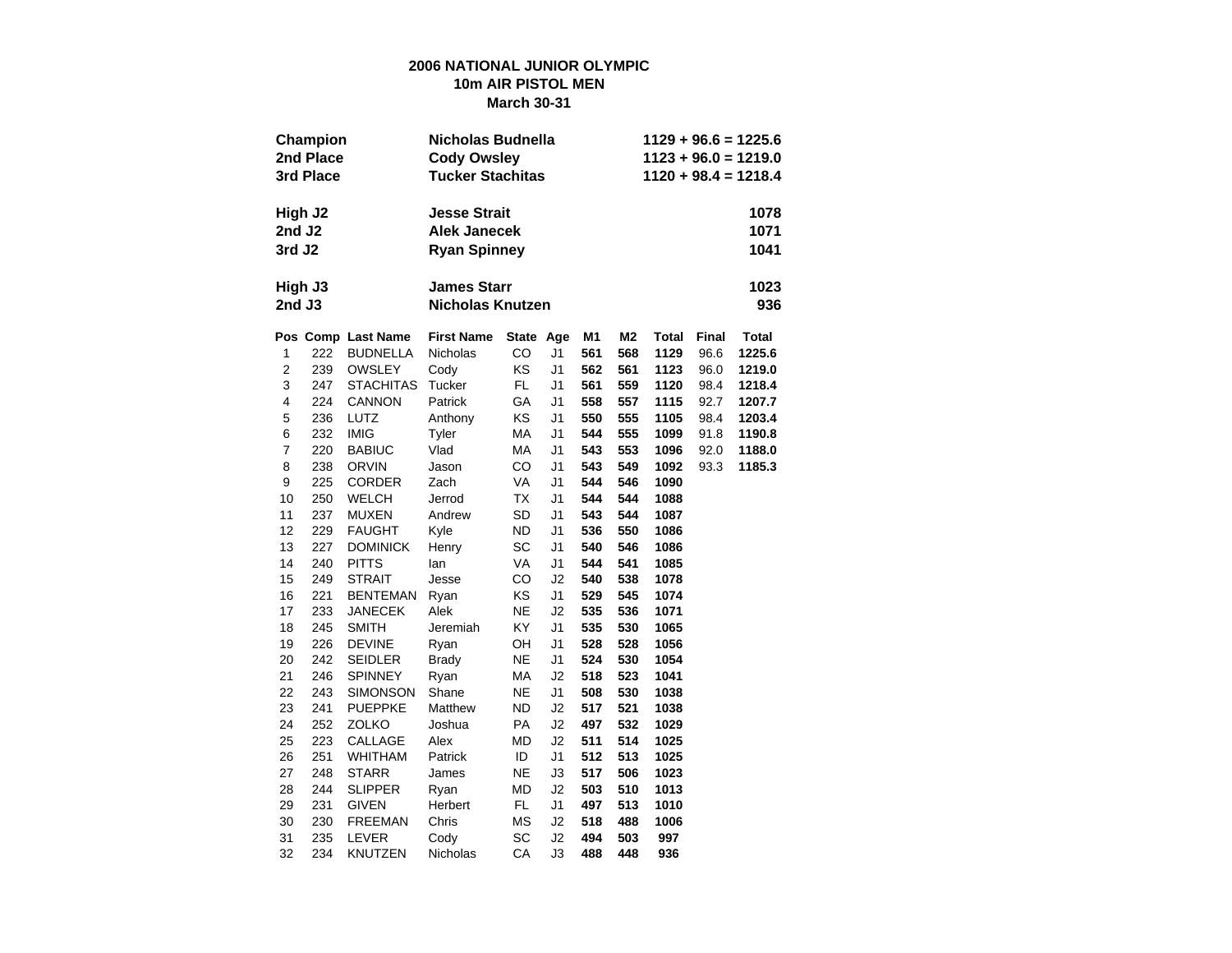### **Pos Comp Last Name First Name State Age M1 M2 Total Final Total 2006 NATIONAL JUNIOR OLYMPIC 10m AIR PISTOL WOMEN March 31-April 1**

|                    | Champion<br>2nd Place<br>3rd Place |                                          | <b>Heather Deppe</b><br><b>Courtney Anthony</b><br><b>Michelle Everett</b> |           | $742 + 93.6 = 835.6$<br>$719 + 98.3 = 817.3$<br>$710 + 97.9 = 807.9$ |            |                |            |       |              |  |
|--------------------|------------------------------------|------------------------------------------|----------------------------------------------------------------------------|-----------|----------------------------------------------------------------------|------------|----------------|------------|-------|--------------|--|
|                    | High J2                            |                                          | Lana Labore                                                                |           |                                                                      |            |                |            |       | 712          |  |
| 2nd J <sub>2</sub> |                                    |                                          | 701<br><b>Cheryl Roberts</b>                                               |           |                                                                      |            |                |            |       |              |  |
| 3rd J <sub>2</sub> |                                    |                                          | <b>Rene' Goeppinger</b>                                                    |           |                                                                      |            |                |            |       | 701          |  |
|                    | High J3                            |                                          | <b>Elizabeth Starr</b>                                                     |           |                                                                      |            |                |            |       | 675          |  |
| 2nd J3             |                                    |                                          | <b>Taylor Reiser</b>                                                       |           |                                                                      |            |                |            |       | 664          |  |
| 3rd J3             |                                    |                                          | Janna Longshore                                                            |           |                                                                      |            | 662            |            |       |              |  |
|                    |                                    | Pos Comp Last Name                       | <b>First Name</b>                                                          | State Age |                                                                      | M1         | M <sub>2</sub> | Total      | Final | <b>Total</b> |  |
| 1                  | 258                                | <b>DEPPE</b>                             | Heather                                                                    | TX        | J2                                                                   | 364        | 378            | 742        | 93.6  | 835.6        |  |
| $\overline{2}$     | 253                                | <b>ANTHONY</b>                           | Courtney                                                                   | <b>NE</b> | J2                                                                   | 357        | 362            | 719        | 98.3  | 817.3        |  |
| 3                  | 263                                | <b>EVERETT</b>                           | Michelle                                                                   | МT        | J2                                                                   | 360        | 350            | 710        | 97.9  | 807.9        |  |
| 4                  | 259                                | DIEFENDERF Lauren                        |                                                                            | DE        | J1                                                                   | 348        | 363            | 711        | 91.2  | 802.2        |  |
| 5                  | 269                                | LABORE                                   | Lana                                                                       | <b>NE</b> | J2                                                                   | 364        | 348            | 712        | 89.4  | 801.4        |  |
| 6                  | 274                                | <b>ROBERTS</b>                           | Cheryl                                                                     | GA        | J2                                                                   | 340        | 361            | 701        | 89.2  | 790.2        |  |
| $\boldsymbol{7}$   | 265                                | <b>GOEPPINGEI Rene'</b>                  |                                                                            | OН        | J2                                                                   | 352        | 349            | 701        | 89.2  | 790.2        |  |
| 8                  | 262                                | <b>DUHAMEL</b>                           | Krista                                                                     | <b>MN</b> | J2                                                                   | 357        | 344            | 701        | 86.0  | 787.0        |  |
| 9                  | 254                                | ASDAL                                    | Ashley                                                                     | <b>NJ</b> | J <sub>1</sub>                                                       | 354        | 343            | 697        |       |              |  |
| 10                 | 264                                | <b>GAGNON</b>                            | Kylie                                                                      | МT        | J2                                                                   | 355        | 341            | 696        |       |              |  |
| 11                 | 267                                | <b>IMIG</b>                              | Kelsey                                                                     | МA        | J2                                                                   | 348        | 347            | 695        |       |              |  |
| 12<br>13           | 256<br>271                         | <b>BRESTER</b><br><b>MACGREGOF Allie</b> | Lauren                                                                     | МT<br>UT  | J2<br>J <sub>1</sub>                                                 | 334<br>349 | 355            | 689        |       |              |  |
| 14                 | 277                                | <b>STARR</b>                             | Elizabeth                                                                  | <b>NE</b> | J3                                                                   | 327        | 335<br>348     | 684<br>675 |       |              |  |
| 15                 | 275                                | <b>SNIDER</b>                            | Elisa                                                                      | MT        | J <sub>1</sub>                                                       | 337        | 337            | 674        |       |              |  |
| 16                 | 257                                | <b>CORL</b>                              | Jessica                                                                    | <b>PA</b> | J <sub>1</sub>                                                       | 326        | 342            | 668        |       |              |  |
| 17                 | 273                                | <b>REISER</b>                            | Taylor                                                                     | <b>NE</b> | J3                                                                   | 335        | 329            | 664        |       |              |  |
| 18                 | 276                                | <b>STARR</b>                             | Abbey                                                                      | <b>NE</b> | J2                                                                   | 329        | 334            | 663        |       |              |  |
| 19                 | 270                                | LONGSHORE Janna                          |                                                                            | SC        | J3                                                                   | 329        | 333            | 662        |       |              |  |
| 20                 | 272                                | <b>OSETO</b>                             | Mai                                                                        | HI        | J2                                                                   | 329        | 325            | 654        |       |              |  |
| 21                 | 261                                | <b>DORN</b>                              | Katie                                                                      | IL        | J2                                                                   | 327        | 326            | 653        |       |              |  |
| 22                 | 266                                | <b>HERRIN</b>                            | Savannah                                                                   | FL.       | J3                                                                   | 321        | 321            | 642        |       |              |  |
| 23                 | 260                                | <b>DITTRICH</b>                          | Mercedes                                                                   | <b>NE</b> | J2                                                                   | 314        | 324            | 638        |       |              |  |
| 24                 | 278                                | VEADE *                                  | Stephanie                                                                  | LA        | J1                                                                   | 314        | 322            | 636        |       |              |  |
| 25                 | 279                                | WALDRIP                                  | Elizabeth                                                                  | <b>TX</b> | J2                                                                   | 312        | 318            | 630        |       |              |  |
| 26                 | 255                                | <b>BLANTON</b>                           | Brandy                                                                     | SC        | J3                                                                   | 264        | 283            | 547        |       |              |  |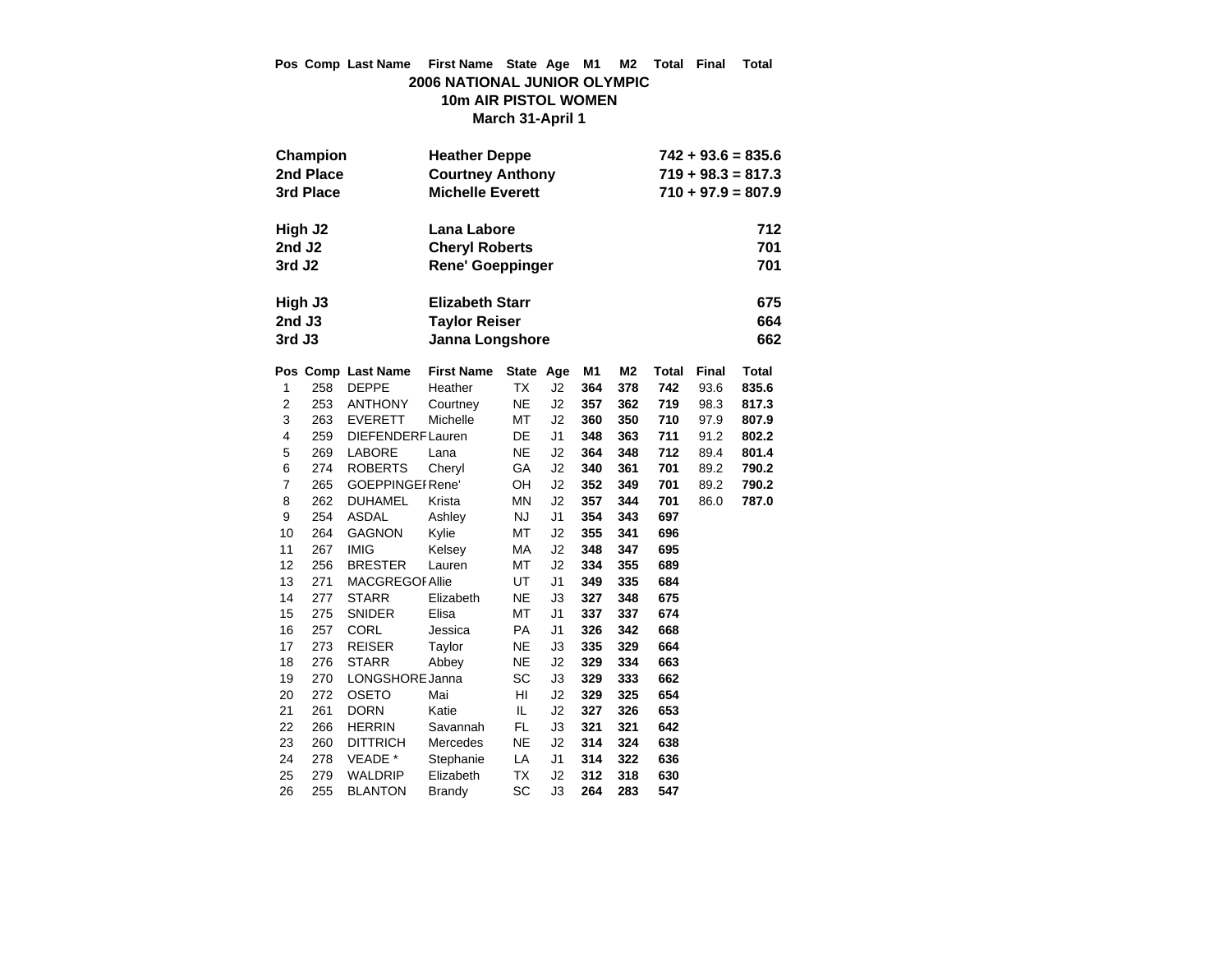## **Pos Comp Last Name First Name State Age M1 M2 Total Final Total 2006 NATIONAL JUNIOR OLYMPIC 25m SPORT PISTOL WOMEN**

**March 30**

|                    | Champion  |                         | <b>Heather Deppe</b>         |              | $551 + 199.1 = 750.1$ |            |     |       |       |       |
|--------------------|-----------|-------------------------|------------------------------|--------------|-----------------------|------------|-----|-------|-------|-------|
|                    | 2nd Place |                         | <b>Courtney Anthony</b>      |              | $536 + 194.6 = 730.6$ |            |     |       |       |       |
|                    | 3rd Place |                         | <b>Lauren Diefenderfer</b>   |              | $530 + 182.6 = 712.6$ |            |     |       |       |       |
|                    |           |                         |                              |              |                       |            |     |       |       |       |
|                    | High J2   |                         | Rebekah Jennings             |              |                       |            |     |       |       | 520   |
| 2nd J <sub>2</sub> |           |                         | <b>Krista Duhamel</b>        |              |                       |            |     |       |       | 509   |
| 3rd J <sub>2</sub> |           |                         | Rene' Goeppinger             |              |                       |            |     |       |       | 504   |
|                    |           |                         |                              |              |                       |            |     |       |       |       |
|                    | High J3   |                         | <b>Taylor Reiser</b>         |              |                       |            |     |       |       | 480   |
| $2nd$ J3           |           |                         | 469<br>Janna Longshore       |              |                       |            |     |       |       |       |
| 3rd J3             |           |                         | 261<br><b>Brandy Blanton</b> |              |                       |            |     |       |       |       |
|                    |           |                         |                              |              |                       |            |     |       |       |       |
|                    |           |                         |                              |              |                       |            |     |       |       |       |
|                    |           | Pos Comp Last Name      | <b>First Name</b>            | <b>State</b> | Age                   | <b>Pre</b> | RF  | Total | Final | Total |
| 1                  | 258       | <b>DEPPE</b>            | Heather                      | <b>TX</b>    | J <sub>2</sub>        | 275        | 276 | 551   | 199.1 | 750.1 |
| 2                  | 253       | <b>ANTHONY</b>          | Courtney                     | <b>NE</b>    | J <sub>2</sub>        | 274        | 262 | 536   | 194.6 | 730.6 |
| 3                  | 259       | <b>DIEFENDERFLauren</b> |                              | DE           | J1                    | 264        | 266 | 530   | 182.6 | 712.6 |
| 4                  | 262       | <b>DUHAMEL</b>          | Krista                       | ΜN           | J2                    | 255        | 254 | 509   | 191.4 | 700.4 |
| 5                  | 254       | <b>ASDAL</b>            | Ashley                       | <b>NJ</b>    | J1                    | 254        | 256 | 510   | 175.8 | 685.8 |
| 6                  | 268       | <b>JENNINGS</b>         | Rebekah                      | ТX           | J <sub>2</sub>        | 270        | 250 | 520   | 158.8 | 678.8 |
| 7                  | 265       | <b>GOEPPINGEI Rene'</b> |                              | OH           | J <sub>2</sub>        | 256        | 248 | 504   | 161.8 | 665.8 |
| 8                  | 271       | <b>MACGREGOF Allie</b>  |                              | UT           | J1                    | 244        | 251 | 495   | 159.5 | 654.5 |
| 9                  | 273       | <b>REISER</b>           | Taylor                       | <b>NE</b>    | J3                    | 237        | 243 | 480   |       |       |
| 10                 | 270       | LONGSHORE Janna         |                              | SC           | J3                    | 229        | 240 | 469   |       |       |
| 11                 | 267       | <b>IMIG</b>             | Kelsey                       | МA           | J2                    | 249        | 212 | 461   |       |       |